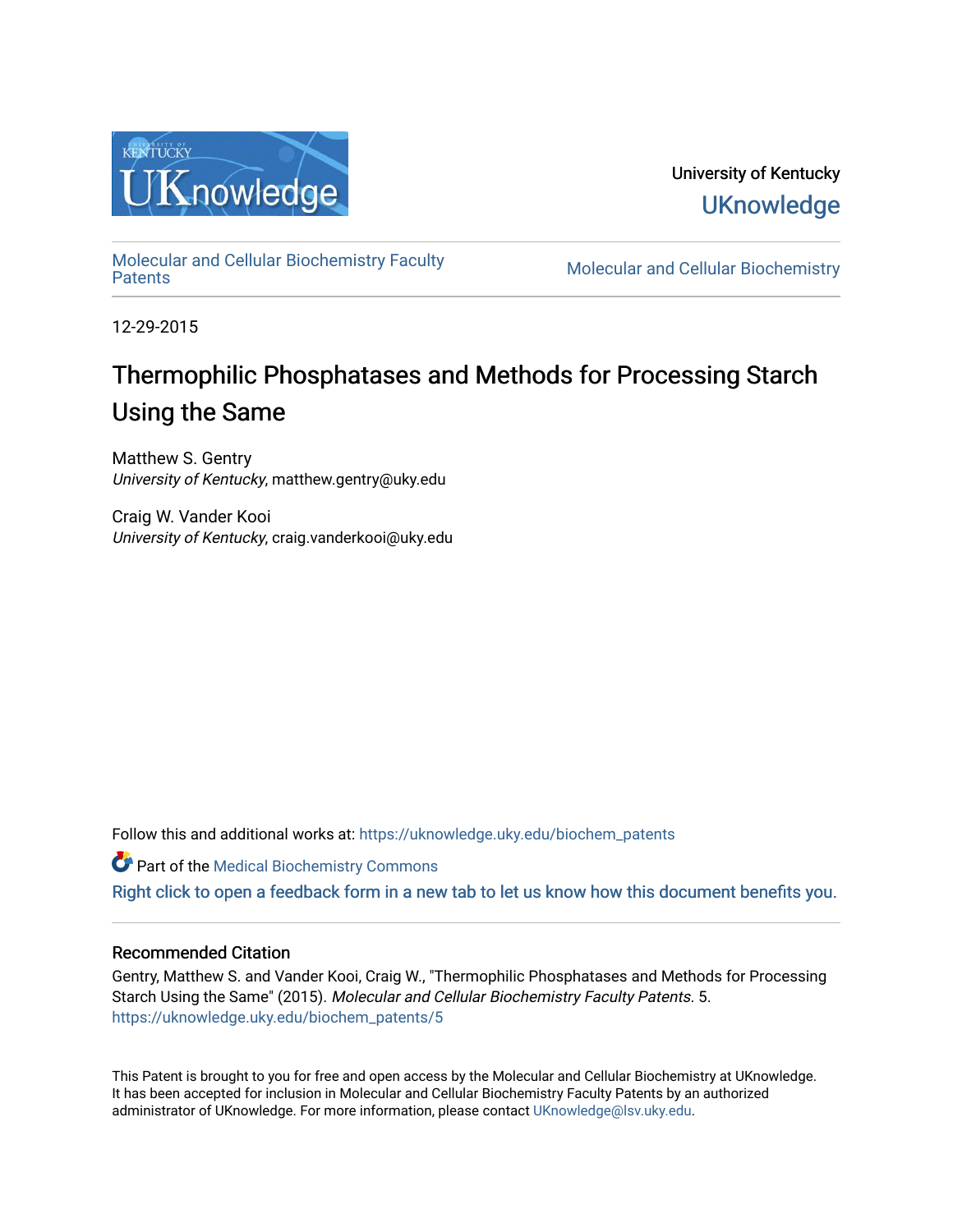

US009222114Bl

# c12) United States Patent

# Gentry et al.

#### (54) THERMOPHILIC PHOSPHATASES AND METHODS FOR PROCESSING STARCH USING THE SAME

- (71) Applicant: University of Kentucky Research Foundation, Lexington, KY (US)
- (72) Inventors: Matthew Gentry, Lexington, KY (US); Craig Vander Kooi, Lexington, KY (US)
- (73) Assignee: University of Kentucky Research Foundation, Lexington, KY (US)
- (\*) Notice: Subject to any disclaimer, the term of this patent is extended or adjusted under 35 U.S.C. 154(b) by 0 days.
- (21) Appl. No.: **14/282,815**
- (22) May 20, 2014

# Related U.S. Application Data

- (60) Provisional application No. 61/825,440, filed on May 20,2013.
- $(51)$  Int. Cl. *C12P 19100 C12N9/16*  (2006.01) (2006.01)
- (52) U.S. Cl. CPC .. *C12P 19100* (2013.01); *C12N 9116* (2013.01)
- (58) Field of Classification Search None

See application file for complete search history.

#### (56) References Cited

#### PUBLICATIONS

"A 100%-complete sequence reveals unusually simple genomic features in the hot-spring red alga Cyanidioschyzon merolae" BMC Biol. 5:28-28(2007).\*

Edner, et al, "Glucan, Water Dinkinase Activity Stimulates Breakdown of Starch Granules by Plastidial  $\beta$ -Amylases", Plant Physiology, vol. 145, Sep. 2007, pp. 17-28.

Gentry, et al, "The phosphatase laforin crosses evolutionary boundaries and links carbohydrate metabolism to neuronal disease", JCB, vol. 178, No.3, Jul. 30, 2007, pp. 477-488.

Haki, et al, "Developments in industrial important thermostable enzymes: a review", Bioresource Technology, vol. 89, 2003, pp. 17-34.

Jobling, Steve, "Improving starch for food and industrial applications", Current Opinion in Plant Biology, vol. 7, 2004, pp. 210-218.

# (10) Patent No.: US 9,222,114 B1

#### (45) Date of Patent: Dec. 29, 2015

Kelly, et al, "Stach and  $\alpha$ -glucan acting enzymes, modulating their properties by directed evolution", Journal of Biotechnology, vol. 140, 2009, pp. 184-193.

Kotting, et al, "STARCH-EXCESS4 Is a Laforin-Like Phosphoglucan Phosphatase Required for Starch Degradation in Arabidopsis thaliana", The Plant Cell, vol. 21, Jan. 2009, pp. 334- 346.

Leernhuis, et al, "Engineering of cyclodextrin glucanotransferases and the impact for biotechnical applications", Appl Microbiol Biotechnol, vol. 85, 2010, pp. 823-835.

Leslie, Mitch, "Catching killer carbs", JCB, vol. 178, No.3, 2007, pp. 338-339.

Morell, et al, "Towards the rational design of cereal starches", Current Opinion in Plant Biology, vol. 8, 2005, pp. 204-210.

Nielsen, et al, "Protein engineering of bacterial  $\alpha$ -amylases", Biochimica et Biophysica Acta, vol. 1543, 2000, pp. 253-274.

Sanchez, et al, "Trends in biotechnological production of fuel ethanol from different feedstocks", Bioresource Technology, vol. 99, 2008, pp. 5270-5295.

Santelia, et al, "Progress in Arabidopsis starch research and potential biotechnological applications", Current Opinion in Biotechnology, vol. 22,2010, pp. 1-10.

Sherwood, et a!., A malachite green-based assay to assess glucan phosphatase activity. Analyical Biochemistry, vol. 435, 2013, pp. 54-56.

Vander Kooi, et al, "Structural basis for the glucan phosphatase activity of Starch Excess4", PNAS, vol. 107, pp. 15379-84.

Wang, et al, "Glycogen and related polysaccharides inhibit the laforin dual-specificity protein phosphatase." Biochemical and Biophysical Research Communications, vol. 325, 2004, pp. 726-730.

Meekins, et a!, "Phosphoglucan-bound structure of starch phosphatase Starch Excess4 reveals the mechanism for C6 specificity," PNAS Early Edition, 2014; pp. 1-6.

\* cited by examiner

*Primary Examiner* - Suzanne M Noakes

*Assistant Examiner-* Jae W Lee

(74) *Attorney, Agent, or Firm-* Stites & Harbison PLLC; Mandy Wilson Decker

# (57) ABSTRACT

The presently-disclosed subject matter includes thermophilic glucan phosphatase polypeptides. In some embodiments the polypeptide includes non-native laforin polypeptides, or fragments and/or variants thereof, and in some instances the polypeptide can alter the biophysical properties of starch in vitro or in planta. The presently-disclosed subject matter also includes isolated polynucleotides encoding the present polypeptides, methods for processing starch by exposing starch to the present polypeptides, and methods for making the present polypeptides.

### 6 Claims, 7 Drawing Sheets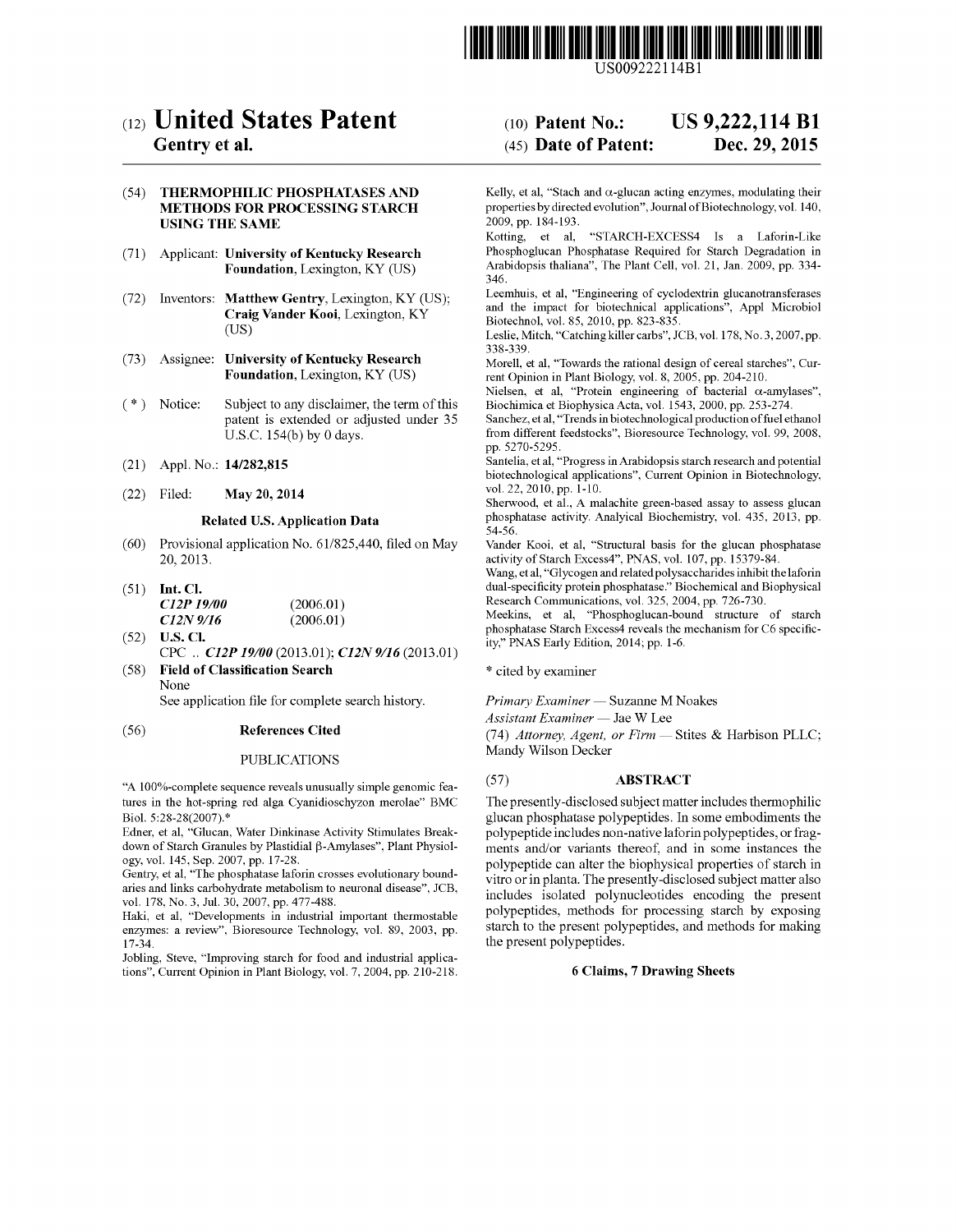





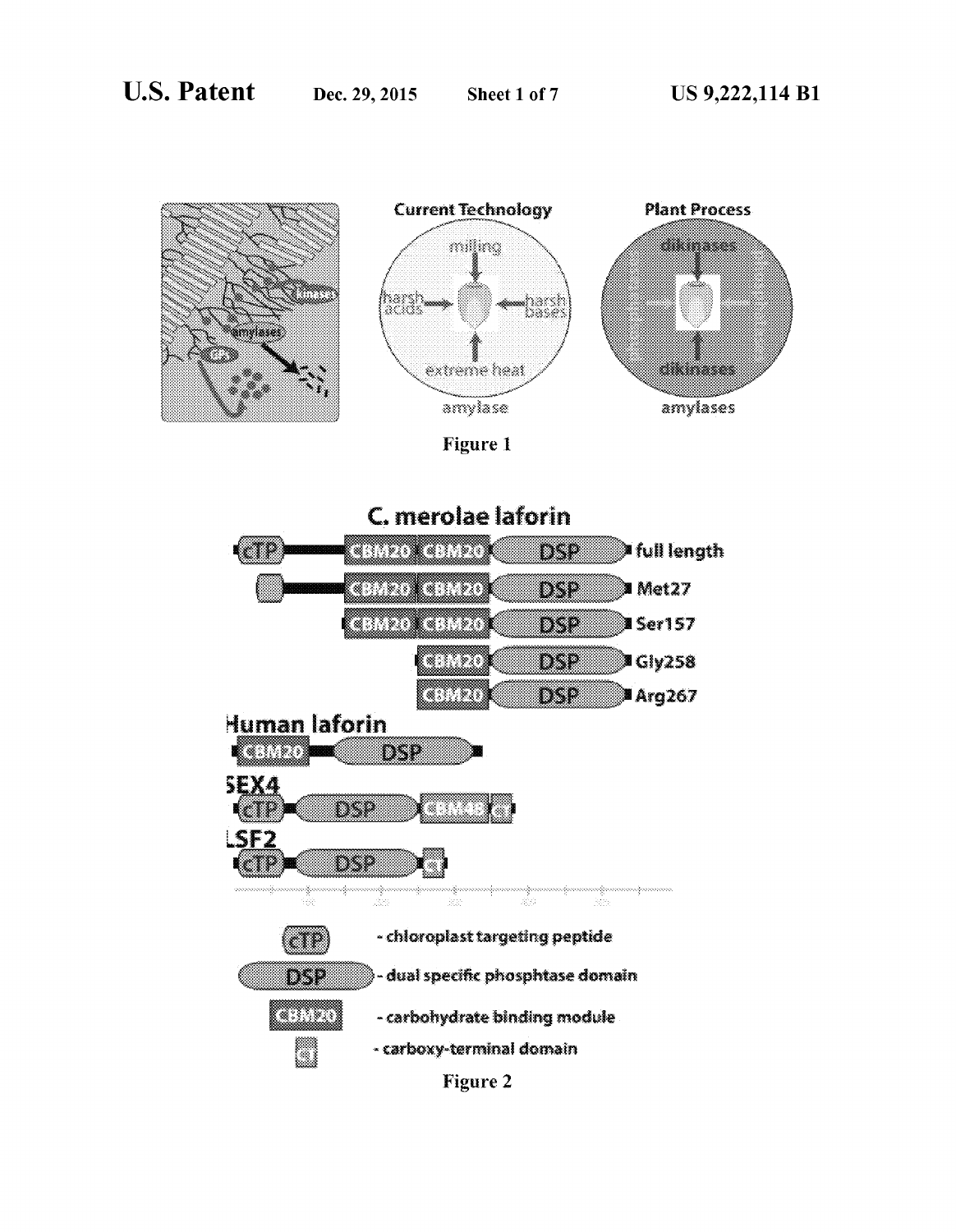

Figure 3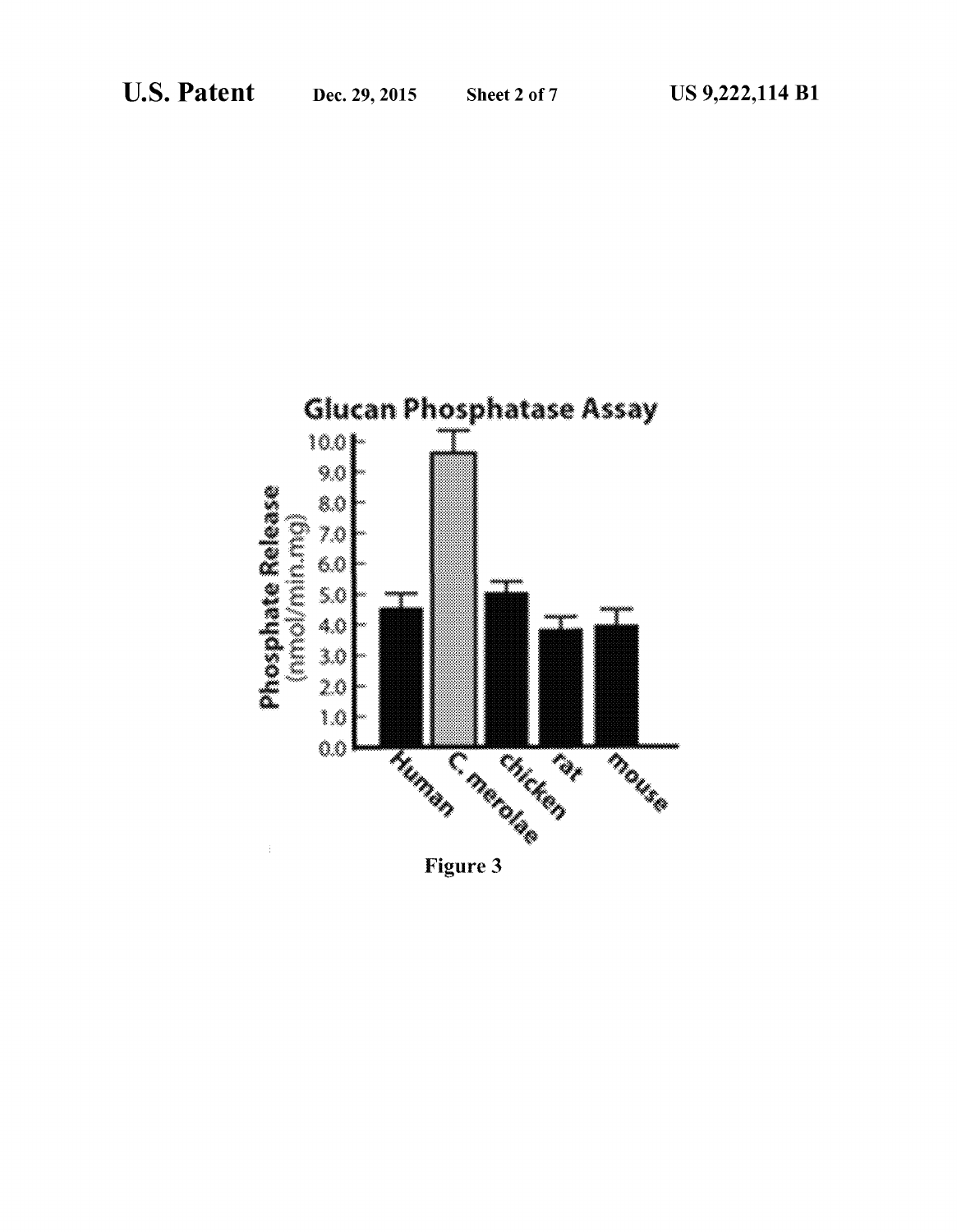

Figure 4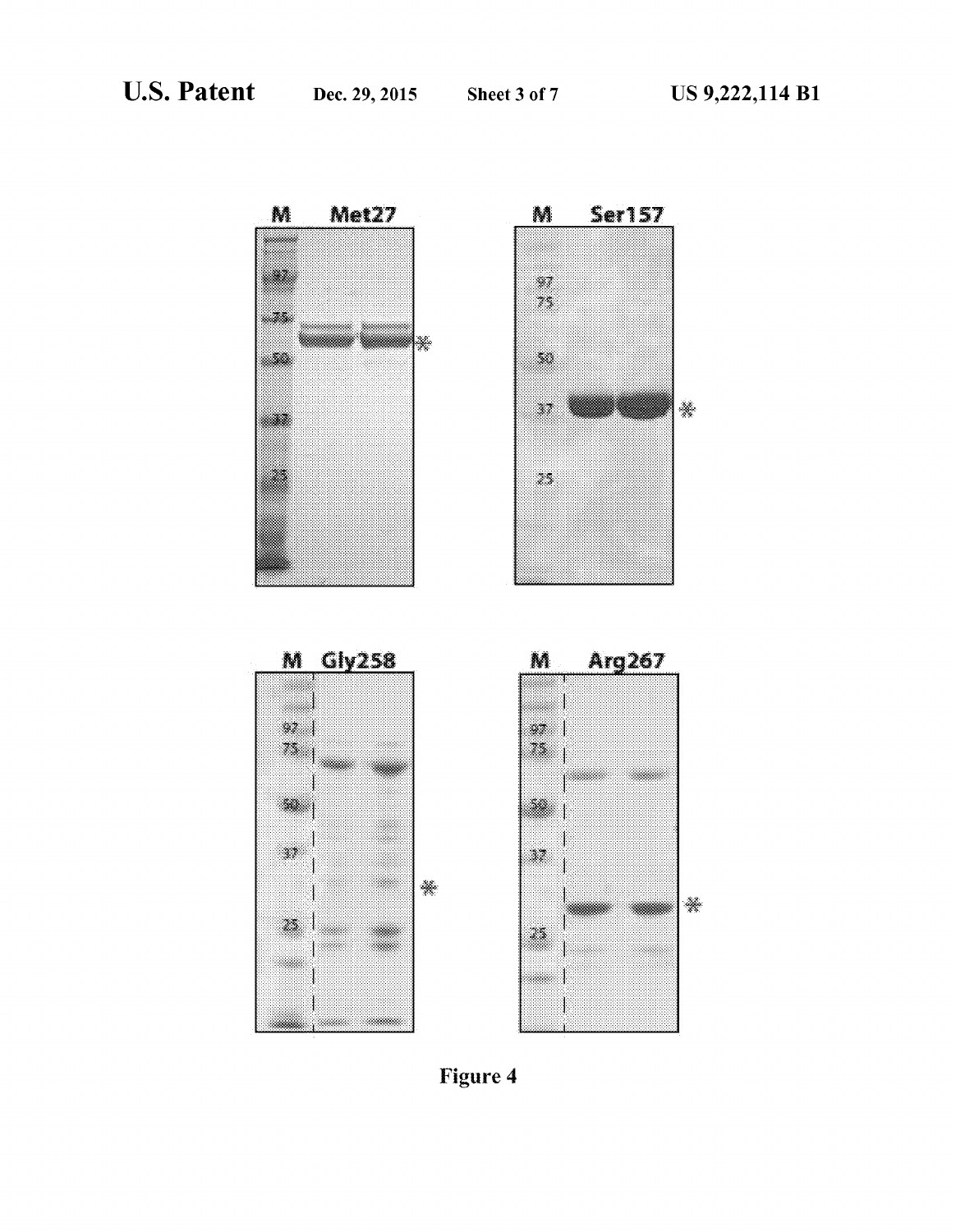



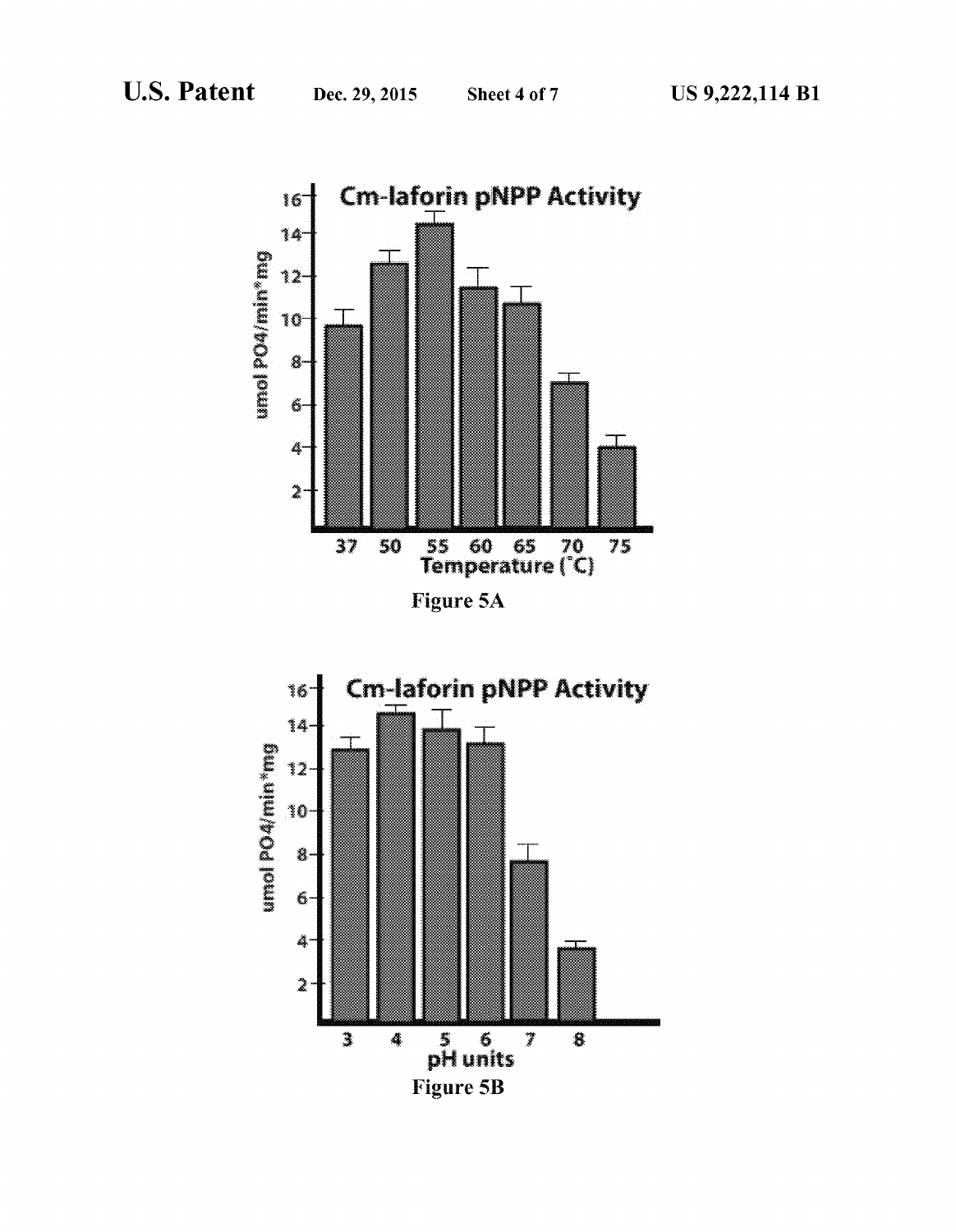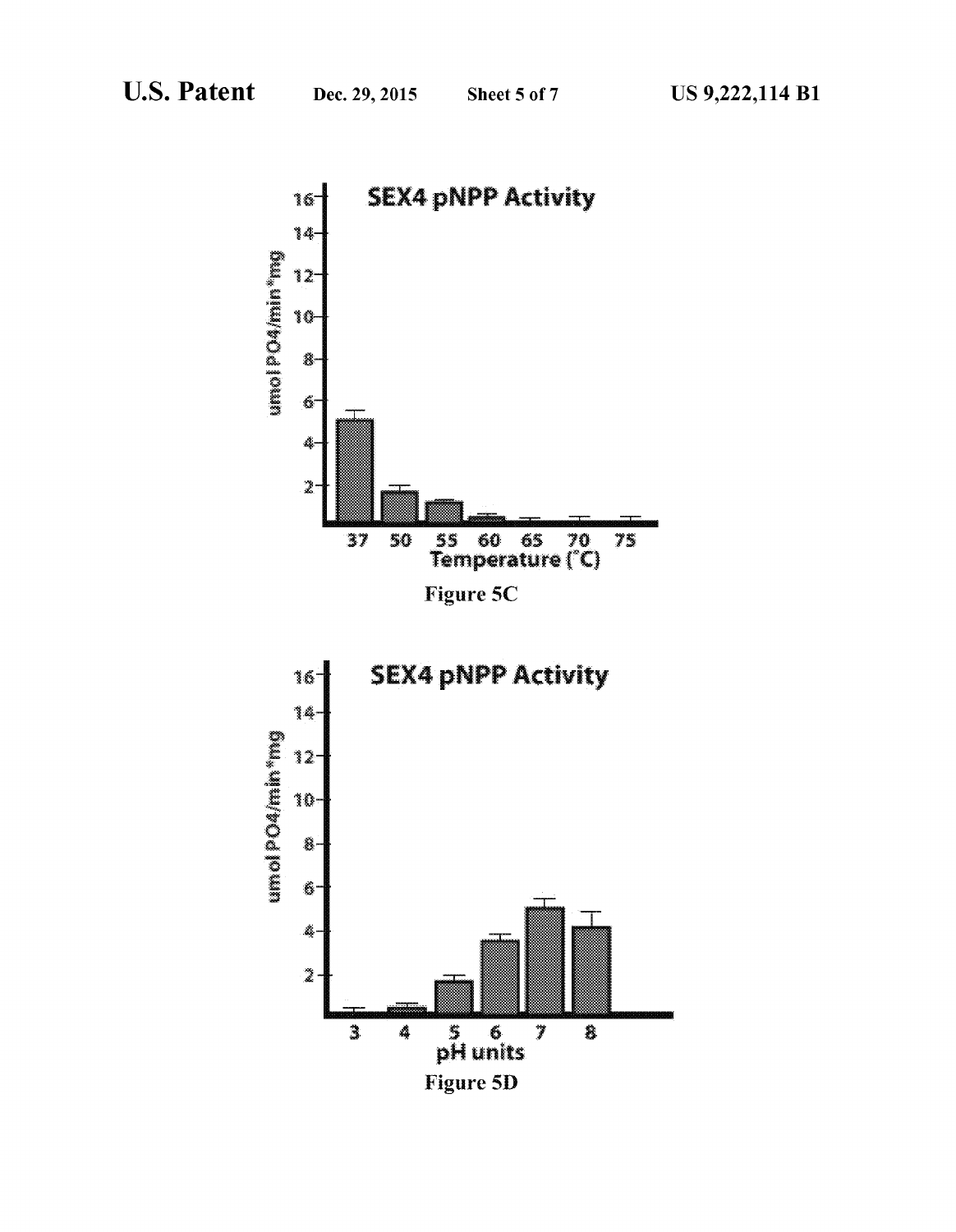

Figure 5E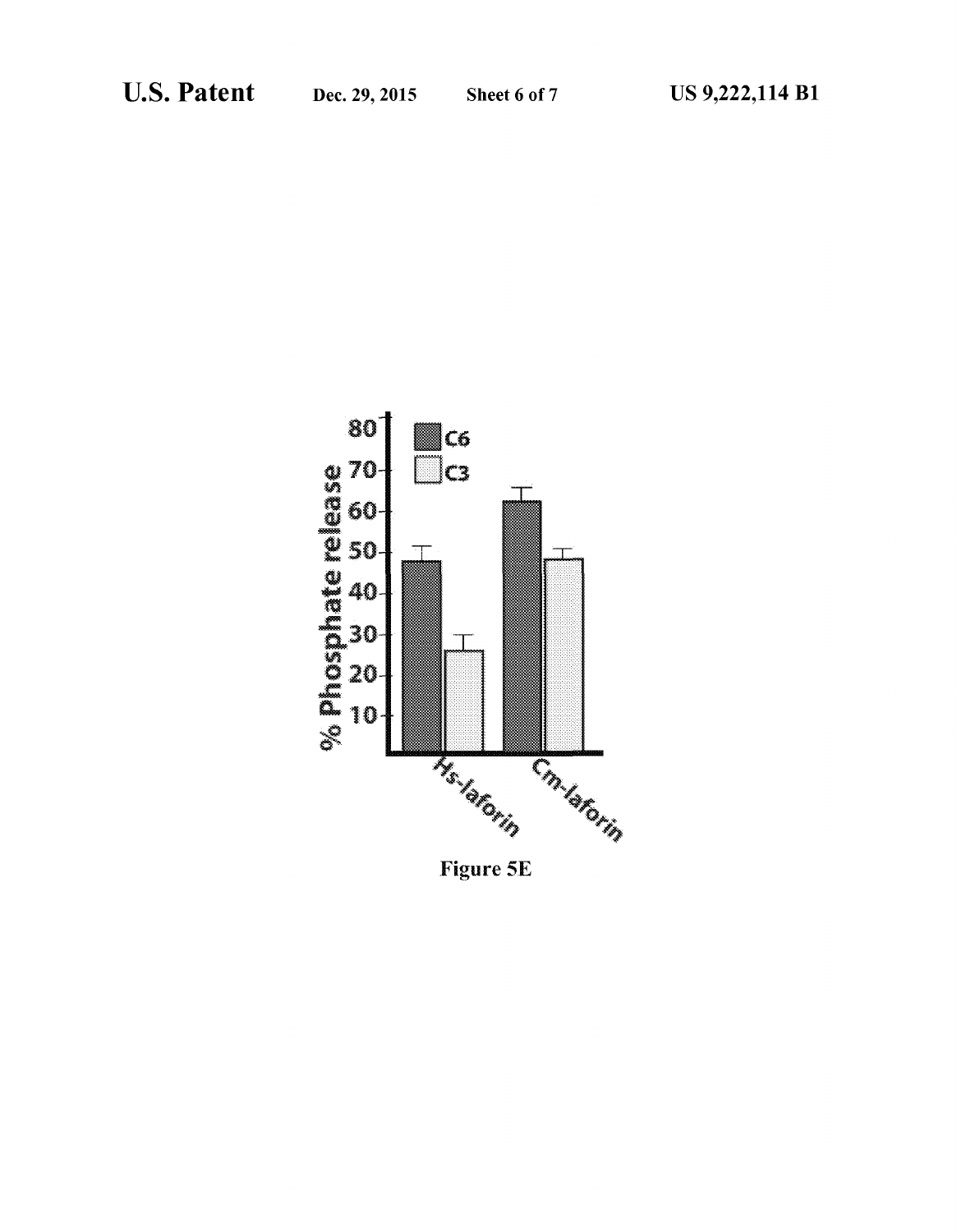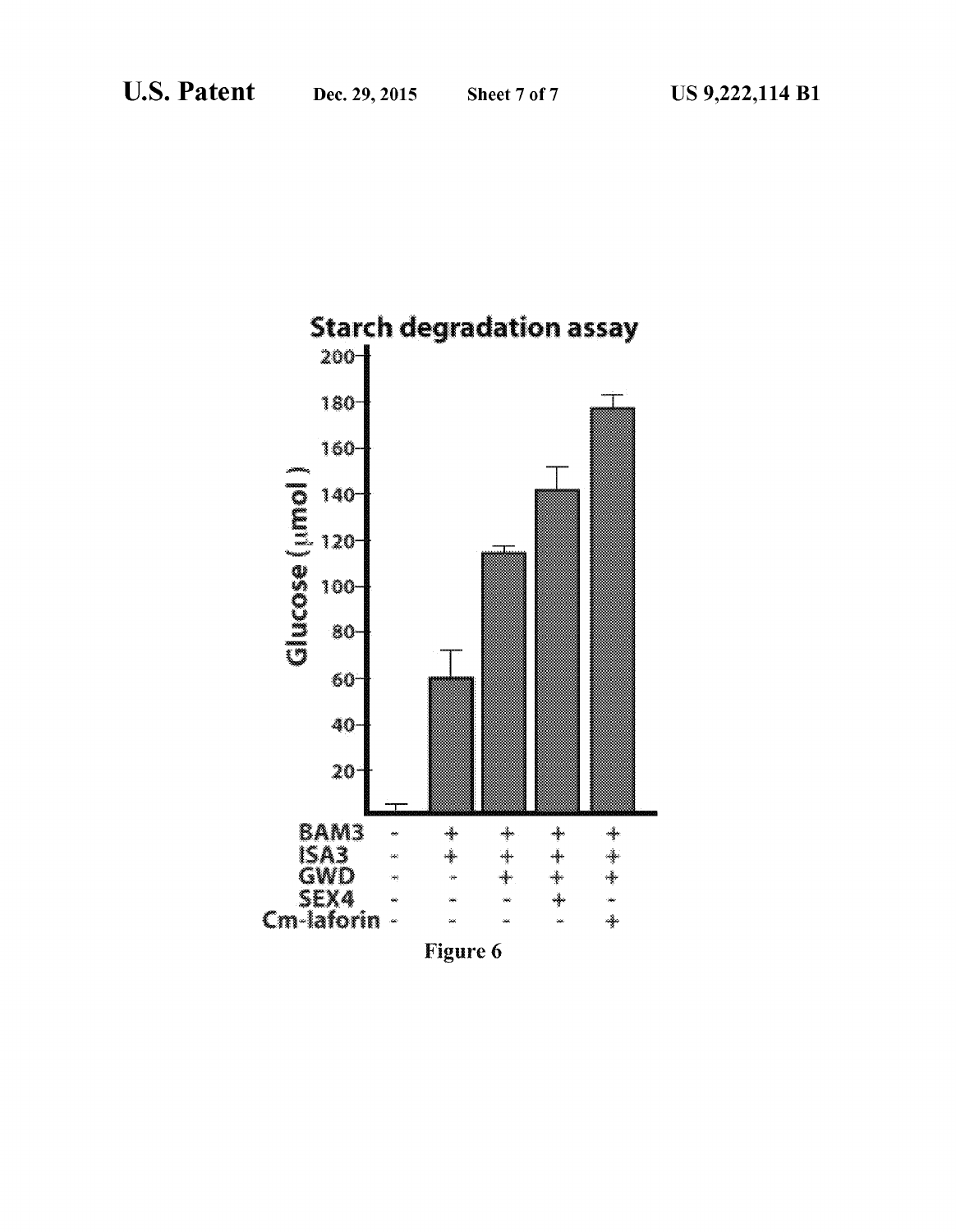# **THERMOPHILIC PHOSPHATASES AND METHODS FOR PROCESSING STARCH USING THE SAME**

#### RELATED APPLICATION

This application claims priority from U.S. Provisional Patent Application No. 61/825,440, filed May 20, 2013, the entire disclosure of which is incorporated herein by this ref- $10$ erence.

#### GOVERNMENT INTEREST

This invention was made with government support under Grant Number R01NS070899 awarded the National Institutes of Health and Grant Number MCB1252345 awarded by the National Science Foundation. The government has certain rights in the invention.

#### TECHNICAL FIELD

The presently-disclosed subject matter relates to proteins <sup>25</sup> such as glucan phosphatases and methods of using the same to process starch. In particular, embodiments of the presentlydisclosed subject matter relate to thermophilic phosphatase as well as methods for processing starch utilizing at least a  $_{30}$  high energy costs due to both milling the material and cycli-<br>thermophilic phosphatase and an amylase.

Starch is an important compound for many different purposes, including for food sources, beverages, the manufacture of plastics, energy sources such as biofuels, industrial feedstocks, and so forth. For instance, starch from the seeds of cereal crops and the tubers of potatoes and cassava accounts  $\Delta_0$ for 50-80% of daily caloric intake. In the United States, over 20% of com starch is converted into ethanol for use as a renewable biofuel, and starch also plays a central role in the production of molecular hydrogen by some micro algae and in algal oil production. Microalgal oil production is increased by supplying starch to the microalgae so that they grow mixotrophically rather than autotrophically. Starch is also a cheap and renewable industrial feedstock for producing paper, textiles, adhesives, plastics, and pharmaceuticals.

Starch is comprised of amylose and amylopectin, which are both glucose polymers. Amylose, the minor component, is a linear molecule comprised of glucose moieties linked together by  $\alpha$ -1,4-glycosidic bonds with very few branches. Amylopectin, the major component, is comprised of glucose 55 linked together by  $\alpha$ -1,4-glycosidic bonds with  $\alpha$ -1,6-glycosidic branches occurring every 12-25 glucose moieties. The branches in amylopectin are arranged in clusters at regular intervals, resulting in a tree-like pattern. Within the clusters, adjacent glucose chains form double helices and the clusters <sup>60</sup> organize into crystalline lamellae. The crystalline lamellae make amylopectin, and thus starch, water-insoluble. This insolubility renders the surface of starch inaccessible to most enzymes, including the amylases that can break it down for  $65$ processing. The structures of amylopectin (1) and amylase (2) are shown below.



**2** 

Therefore, to utilize starch for subsequent processing, starch-based feedstocks are generated by a three-phase approach that utilizes physical, chemical, and enzymatic modification (FIG. 1). The physical modification produces high energy costs due to both milling the material and cyclically modulating the temperature between 50° C. to over 100° C. to liquefy starch. In addition to physical modification, large amounts of acids and bases are utilized to increase INTRODUCTION<br>enzymatic accessibility. Large quantities of these chemicals are costly to purchase and companies also incur the cost of disposing the hazardous waste. Finally, these processes require relatively large amounts of recombinant  $\alpha$ -amylase, which cleave  $\alpha$ -1,4-glycosidic linkages, to convert the complex sugar into fermentable glucose in these.

> Over the last 25 years others have attempted to optimize  $\alpha$ -amylase catalytic efficiency, thermostability, and pH tolerance to increase starch processing techniques. These efforts utilize a three-tiered approach of exploiting  $\alpha$ -amylases' biological diversity, structure/function analysis, and directed evolution. Despite advances in increased catalytic efficiency as well as heat and pH tolerance, the amylases are still unable to degrade starch without mechanical and chemical assistance. Thus, generating starch-feedstocks using known tech-50 niques still results in high costs and environmental concerns related to feedstock chemical treatments.

> Hence, there remains a need for compositions and methods for processing starch that are relatively less expensive, more efficient, and present fewer environmental concerns than known compositions and methods.

# BRIEF DESCRIPTION OF THE SEQUENCE LISTING

The following is a brief description of the Sequence Listing that is attached hereto and is hereby incorporated by reference in its entirety.

SEQ ID NO: 1 is a nucleic acid sequence encoding a *Cyanidioschyzon merolae* laforin polypeptide of SEQ ID NO: 2;

SEQ ID NO: 2 is an amino acid sequence encoding a *Cyanidioschyzon merolae* laforin polypeptide;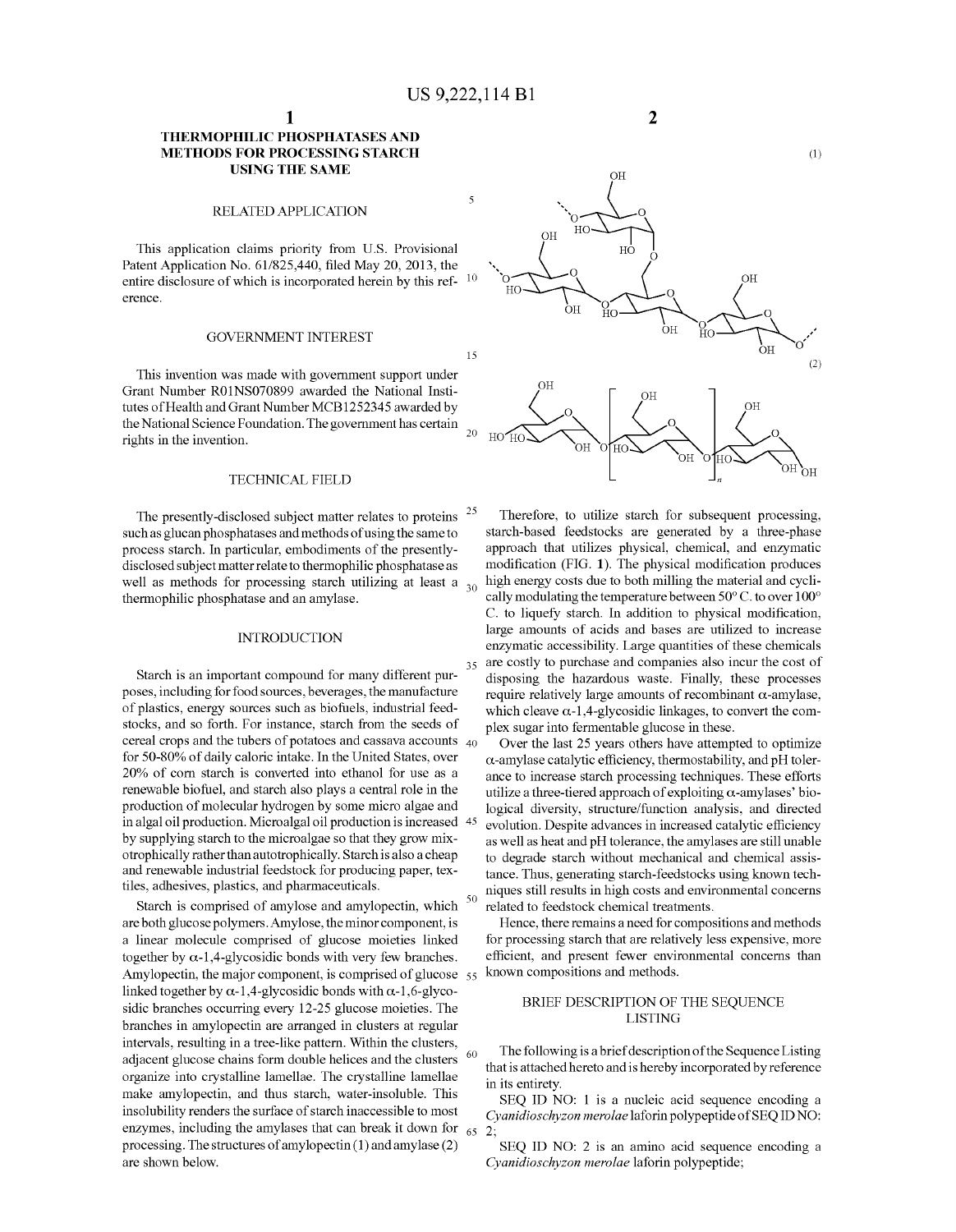$\sqrt{5}$ 

SEQ ID NO: 3 is a nucleic acid sequence encoding a *Cyanidioschyzon merolae* laforin polypeptide fragment of SEO ID NO: 4:

SEQ ID NO: 4 is an amino acid sequence encoding a *Cyanidioschyzon merolae* laforin polypeptide fragment.

SEQ ID NO: 5 is a nucleic acid sequence encoding a *Cyanidioschyzon merolae* laforin polypeptide fragment of SEQ ID NO: 6;

 $\text{seq}$  ID NO: 6 is an amino acid sequence encoding a starch in vitro, in planta, or both.<br>  $\text{seq}$  if  $\text{seq}$  is given its ordinary *Cyanidioschyzon merolae* laforin polypeptide fragment.

SEQ ID NO: 7 is a nucleic acid sequence encoding a *Cyanidioschyzon merolae* laforin polypeptide fragment of SEQ ID NO: 8;

SEQ ID NO: 8 is an amino acid sequence encoding a  $_{15}$ *Cyanidioschyzon merolae* laforin polypeptide fragment.

SEQ ID NO: 9 is a nucleic acid sequence encoding a *Cyanidioschyzon merolae* laforin polypeptide fragment of SEQ ID NO: 10;

SEQ ID NO: 10 is an amino acid sequence encoding a 20 *Cyanidioschyzon merolae* laforin polypeptide fragment.

#### BRIEF DESCRIPTION OF THE DRAWINGS

FIG. **1** includes a schematic showing a conventional method for processing starch compared to a plant-based starch processing method.

FIG. **2** includes a schematic showing the sequences of the phosphatases of SEQ ID NOS: 2, 4, 6, 8, and 10 as well as human laforin, SEX4, and LSF2.

FIG. 3 includes a plot showing the results of a glucan phosphatase assay performed with human, *Cyaniioschyzon merolae* (*C. merolae*), chicken, rat, and mouse laforin.

FIG. **4** includes Coomassie stained protein gel images showing the expression and purification of different C. *merolae* laforin (Cm-laforin) fragments from E. *coli.* 

FIG. SA includes a plot showing Cm-laforin phosphatase activity utilizing a non-biologically relevant substrate pNPP over a range from about 37° C. to about 75° C.

FIG. SB includes a plot showing Cm-laforin phosphatase 40 activity from about 3.0 pH to about 8.0 pH.

FIG. SC includes a plot showing SEX phosphatase activity utilizing a non-biologically relevant substrate pNPP over a range from about 37° C. to about 75° C.

FIG. SD includes a plot showing SEX4 phosphatase activity from about 3.0 pH to about 8.0 pH.

FIG. SE includes a plot showing the efficiency with which Cm -laforin and Hs-laforin can remove phosphate from the C3 and C6 positions of a glucose ring.

FIG. **6** includes a plot showing that Cm-laforin increases the degradation of starch via amylases (BAM3 and ISA3) in the presence of the kinase GWD.

# DETAILED DESCRIPTION OF EXEMPLARY EMBODIMENTS

The details of one or more embodiments of the presentlydisclosed subject matter are set forth in this document. Modifications to embodiments described in this document, and other embodiments, will be evident to those of ordinary skill in the art after a study of the information provided in this document. The information provided in this document, and particularly the specific details of the described exemplary embodiments, is provided primarily for clearness of understanding and no unnecessary limitations are to be understood 65 therefrom. In case of conflict, the specification of this document, including definitions, will control.

**4** 

The present invention relates to novel, unique enzymes (i.e., polypeptides) for processing starch. Processing starch can include physically modifying the structure of a starch, and in certain instances includes degrading the starch. The polypeptides disclosed herein can also alter the biophysical properties of starch and/or total biomass starch production. For example, some embodiments of the present polypeptides can increase total biomass starch production and/or degrade

meaning in the art. In this regard, starches are heterogeneous, and their physicochemical properties, composition with respect to amylose versus amylopectin, amount of phosphorylation, and molecular structure all can vary greatly depending on the source of the starch. These properties can also affect starch gelatinization and viscosity, and thus impact starch processing. Exemplary starch sources include, but are not limited to, *Arabidopsis,* potato, corn, cassava, rice, wheat, and the like.

As used herein, the terms "polypeptide", "protein", and "peptide", which are used interchangeably herein, refer to a polymer of the protein amino acids, or amino acid analogs, regardless of its size or function. Although "protein" is often used in reference to relatively large polypeptides, and "peptide" is often used in reference to small polypeptides, usage of these terms in the art overlaps and varies. The term "polypeptide" as used herein refers to peptides, polypeptides, and proteins, unless otherwise noted. The terms "protein", "polypeptide", and "peptide" are used interchangeably herein when referring to a gene product. Thus, exemplary polypeptides include gene products, naturally occurring proteins, homologs, orthologs, paralogs, fragments and other equivalents, variants, and analogs of the foregoing.

In some embodiments the presently-disclosed polypeptides include thermophilic phosphatases and/or thermophilic glucan phosphatases. Glucan phosphatases dephosphorylate glucans in starch metabolism. In some instances, glucan phosphatases dephosphorylate glucans so that starch can be completely degraded by amylases.

In some embodiments the polypeptide is a laforin polypeptide, or a fragment and/or variant thereof. In some embodiments the laforin polypeptide can be a vertebrate laforin or a vertebrate laforin ortholog. Exemplary vertebrate laforin orthologs can include about 85%, about 90%, or about 95% similarity with other vertebrate laforin at the amino acid level. Furthermore, in some embodiments the polypeptide includes a protozoan laforin, or a fragment and/or variant thereof. The laforin can be based on laforin obtained from protozoa including, but not limited to, *tetrahymena thermophile, Eime-*50 *ria tenella, Toxoplasma gondii, Paramecium tetraurelia, Neospora caninum,* and *Cyanidioschyzon merolae.* Exemplary protozoan laforin orthologs can include about 20% or more, about 25% or more, about 30% or more, or about 35% or more similarity with *Homo sapien* laforin (Hs-laforin) at 55 the amino acid level.

Certain plant species, such as single-cell algae *Cyanidioschyzon merolae* (C. *merolae),* include thermophilic polypeptides (thermophile) that can process and degrade native starch nnder harsh temperatures and extreme pH conditions in. For instance, C. merolae lives in acidic environments at temperatures of about 50 to about 75° C., living in and around thermal vents. The present inventors have found that C. *merolae* includes laforin (hereinafter "Cm-laforin") polypeptides that can enhance starch degradation by amylases and allow amylases to release more glucose. A full length native wild-type protein sequence for Cm-laforin is included herein (SEQ ID NO: 2). Embodiments of the pres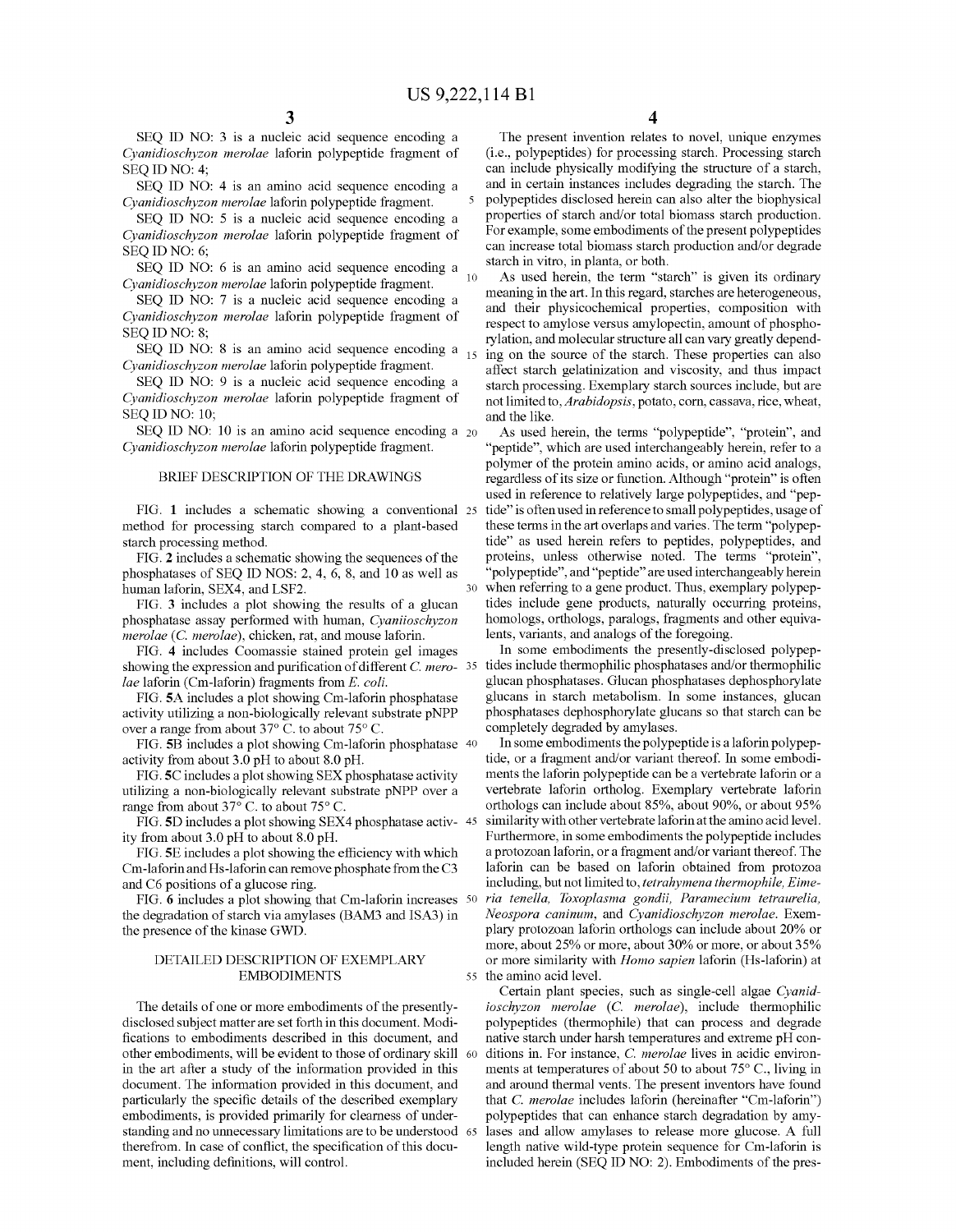ently-disclosed polypeptides include isolated and/or nonnaturally occurring fragments and/or variants of wild-type laforin.

Accordingly, in some embodiments the polypeptide is a thermophile. The term "thermophile" herein refers to charac- 5 teristic of operating normally (i.e., is stable) at least at temperatures above about 40° C. In some embodiments the thermophile can operate at temperatures between about 40° C. and about 85° C. For example, a "thermophilic polypeptide," "thermophile," or and the like refer to a polypeptide that can 10 function at least at temperatures above about 40° C., and a "thermophilic organism" is an organism that can function at least at temperatures above about 40° C. Some thermophiles can also be stable at relatively lower temperatures. For instance, some exemplary Cm-laforin polypeptides are stable 15 at temperatures of about 10° C. to about 75° C.

Additionally, in some embodiments the polypeptide can be stable at non-neutral pH. In some embodiments the polypeptide can be stable at about 3.0 pH to about 8.0 pH. In specific embodiments the polypeptide can be stable at about 3.0 pH, 20 4.0 pH, 5.0 pH, 6.0 pH, 7.0 pH, or 8.0 pH.

In some embodiments the polypeptide is a fragment of the polypeptide including the sequence of SEQ ID NO: 2. The terms "polypeptide fragment" or "fragment", when used in reference to a reference polypeptide, refers to a polypeptide in 25 which amino acid residues are deleted as compared to the reference polypeptide itself, but where the remaining amino acid sequence is usually identical to the corresponding positions in the reference polypeptide. Such deletions can occur at the amino-terminus, carboxy-terminus of the reference 30 polypeptide, or alternatively both. A fragment can also be a "functional fragment," in which case the fragment retains some or all of the activity of the reference polypeptide as described herein.

In some embodiments the polypeptide can comprise the 35 sequence of SEQ ID NO: 2 and can include about 267, 268, 269,270,271,272,273,274,275,276,277,278,279,280, 281,282,283,284,285,286,287,288,289,290,291,292, 293,294,295,296,297,298,299,300,301,302,303,304, 305,306,307,308,309,310,311,312,313,314,315,316, 317,318,319,320,321,322,323,324,325,326,327,328, 329,330,331,332,333,334,335,336,337,338,339,340, 341,342,343,344,345,346,347,348,349,350,351,352, 353,354,355,356,357,358,359,360,361,362,363,364, 365,366,367,368,369,370,371,372,373,374,375,376, 45 377,378,379,380,381,382,383,384,385,386,387,388, 389,390,391,392,393,394,395,396,397,398,399,400, 401,402,403,404,405,406,407,408,409,410,411,412, 413,414,415,416,417,418,419,420,421,422,423,424, 425,426,427,428,429,430,431,432,433,434,435,436, 437,438,439,440,441,442,443,444,445,446,447,448, 449,450,451,452,453,454,455,456,457,458,459,460, 461,462,463,464,465,466,467,468,469,470,471,472, 473,474,475,476,477,478,479,480,481,482,483,484, 485,486,487,488,489,490,491,492,493,494,495,496, 497,498,499,500,501,502,503,504,505,506,507,508, 509, 510,511,512, 513, 514,515, 516, 517,518, 519, 520, 521, 522, 523, 524, 525, 526, 527, 528, 529, 530, or 531 amino acid residues. In specific embodiments the polypeptide fragments include about 1 to about 266 amino acid residues deleted from the N-terminus of the polypeptide, including polypeptide fragments having about 1 to about 266 amino acid residues deleted from the N-terminus immediately following the start methionine (M) amino acid.

As described herein, the presently disclosed subject matter 65 also include variants of the presently-disclosed polypeptides. The term "variant" refers to an amino acid sequence that is

different from the reference polypeptide by one or more amino acids, e.g., one or more amino acid substitutions. For example a glucan phosphate polypeptide variant differs from wild-type glucan phosphatase by one or more amino acid substitutions, i.e., mutations. In this regard, polypeptide variants comprising combinations of two or more mutations can respectively be referred to as double mutants, triple mutants, and so forth. It will be recognized that certain mutations can result in a notable change in function of a polypeptide, while other mutations will result in little to no notable change in function of the polypeptide.

In some embodiment the present polypeptides include constituents that share at least 75% homology with a wild type polypeptide. In some embodiments the polypeptides share at least 85% homology with the wild type polypeptide. In some embodiments the polypeptides share at least 90% homology with the wild type polypeptide. In some embodiments the polypeptides share at least 95% homology with the wild type polypeptide. The wild type polypeptide can include the nonnative Cm-laforin polypeptide having the sequence of SEQ IDNO: 2.

"Percent identity," or "percent homology" when used herein to describe to an amino acid sequence or a nucleic acid sequence, relative to a reference sequence, can be determined using the formula described by Karlin and Altschul (Proc. Nat!. Acad. Sci. USA 87: 2264-2268, 1990, modified as in Proc. Nat!. Acad. Sci. USA 90:5873-5877, 1993). Such a formula is incorporated into the basic local alignment search tool (BLAST) programs of Altschul et al. (J. Mol. Biol. 215: 403-410, 1990). [BLAST nucleotide searches are performed with the NBLAST program, score+100, wordlength=12, to obtain nucleotide sequences homologous to a nucleic acid molecule of the invention. BLAST protein searches are performed with the XBLAST program, score=50, word length=3, to obtain amino acid sequences homologous to a reference polypeptide (e.g., SEQ ID NO: X). To obtain gapped alignments for comparison purposes, Gapped BLAST is utilized as described in Altschul, et al. (Nucleic Acids Res. 25: 3389-3402, 1997). When utilizing BLAST and Gapped BLAST programs, the default parameters of the respective programs (e.g., XBLAST and NBLAST) are used. See http://www.ncbi.nlm.nik.gov, and reference is made to the most recent version of the programs that are available as of Jul. 19, 2012.

In one embodiment the polypeptide comprises the sequence of SEQ ID NO: 4. In another embodiment the polypeptide comprises a fragment, a variant, or both a fragment and variant of SEQ ID NO: 4. In another embodiment the polypeptide comprises the sequence of SEQ ID NO: 6. In another embodiment the polypeptide comprises a fragment, a variant, or both a fragment and variant of SEQ ID NO: 6. In another embodiment the polypeptide comprises the sequence of SEQ ID NO: 8. In another embodiment the polypeptide comprises a fragment, a variant, or both a fragment and variant of SEQ ID NO: 8. In another embodiment the polypeptide comprises the sequence of SEQ ID NO: 10. In another embodiment the polypeptide comprises a fragment, a variant, or both a fragment and variant of SEQ ID NO: 10.

The presently-disclosed subject matter also includes isolated polynucleotides that encode any of the presently-disclosed polypeptides. The terms "nucleotide," "polynucleotide," "nucleic acid," and "nucleic acid sequence" refer to deoxyribonucleotides or ribonucleotides and polymers thereof in either single or double stranded form. Unless specifically limited, the term encompasses nucleic acids containing known analogues of natural nucleotides that have similar binding properties as the reference nucleic acid and are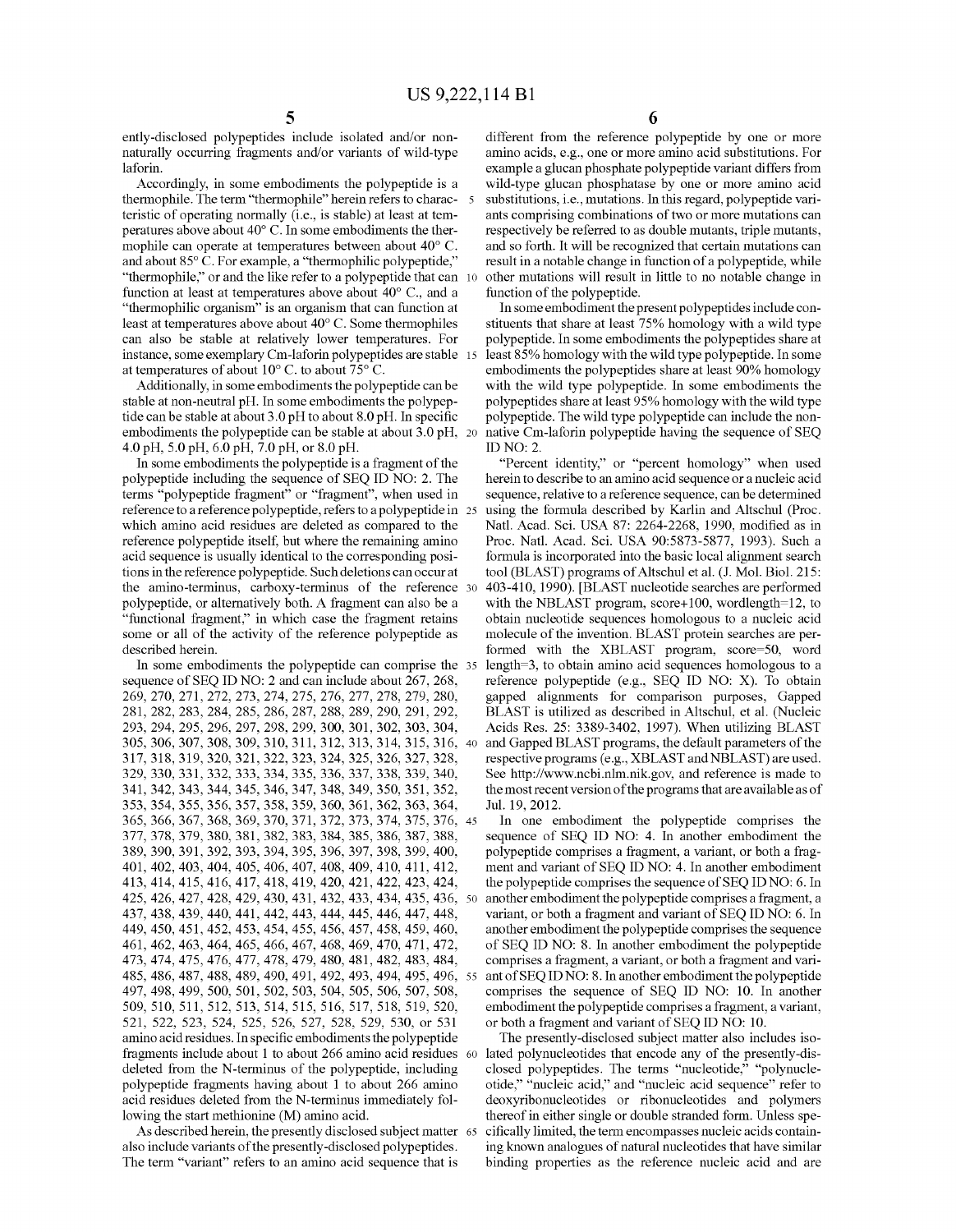metabolized in a manner similar to naturally occurring nucleotides. The terms also include compounds only comprising the coding regions, or exons, of a particular DNA sequence. The terms are therefore inclusive of eDNA molecules.

The term "isolated", when used in the context of an isolated <sup>5</sup> polynucleotide or an isolated polypeptide, is a polynucleotide or polypeptide that, by the hand of man, exists apart from its native environment and is therefore not a product of nature. An isolated polynucleotide or polypeptide can exist in a purified form or can exist in a non-native environment such as, for  $10$ example, in a transgenic host cell. Unless otherwise indicated, all polypeptides and polynucleotides described herein include isolated forms thereof even where not explicitly recited. Thus, unless stated otherwise, all the polypeptide and 15 polynucleotide described herein can be modified by the term isolated.

In some embodiments the polynucleotides encode a thermophilic phosphatase, laforin polypeptide, and/or a Cm-laforin polypeptide. In other embodiments the poly- 20 nucleotide includes the sequence of SEQ ID NO: 1, and the polynucleotide encodes the polypeptide including the sequence of SEQ ID NO: 2. In other embodiments the polynucleotide encodes a fragment and/or a variant of the polypeptide including the sequence of SEQ ID NO: 2.

As before, the term "polynucleotide fragment" or the like can refer to a polynucleotide in which nucleic acids are deleted as compared to the reference polynucleotide itself, but where the remaining nucleic acid sequence is usually identical to the corresponding positions in the reference polynucleotide. Such deletions can occur at any location of the sequence. In some embodiments the polynucleotide includes a fragment of the isolated polynucleotide having the sequence of SEQ ID NO: 1. In some embodiments the polynucleotide fragment includes about 800, 900, 1000, 1100, 1200, 1300, 1400, 1500, or more nucleotides, and in some embodiments the polynucleotide fragment includes about 801 to about 1596 nucleotides.

The term "variant" in reference to a polynucleotide can refer to a polynucleotide that is different from the reference 40 polynucleotide by one or more nucleic acids. In this regard, some polynucleotide variants have been codon optimized relative to a reference polynucleotide, and the polynucleotide variant can produce polypeptide more effectively in certain organisms relative to the reference polynucleotide. For instance, in some embodiments a polynucleotide that includes the sequence of SEQ ID NOS: 3, 4, 5, or 9 expresses, respectively, a polypeptide that includes the sequence of SEQ ID NOS: 4, 6, 8, or 10 more effectively (e.g., higher purity) in E. *coli* cells when compared to the polynucleotide having the 50 sequence of SEQ ID NO: 1. In this respect, a polynucleotide variant can have a different sequence than a reference polynucleotide without necessarily expressing a polypeptide that includes amino acid mutations relative to the reference

Unless otherwise indicated, a particular nucleic acid sequence also implicitly encompasses conservatively modified versions thereof (e.g., degenerate codon substitutions) and complementary sequences and as well as the sequence explicitly indicated. Specifically, degenerate codon substitu- 60 tions can be achieved by generating sequences in which the third position of one or more selected (or all) codons is substituted with mixed base and/or deoxyinosine residues (Batzer et al. (1991) Nucleic Acid Res 19:5081; Ohtsuka et al. (1985) J Biol Chem 260:2605 2608; Rossolini et al. (1994) 65 Mol Cell Probes 8:91 98). Thus, the term polynucleotide includes both deoxyribonucleic acid (DNA) and ribonucleic

acid, and therefore the term polynucleotide specifically includes complementary DNA as used herein.

In some embodiments the polynucleotide includes the nucleotide sequence of SEQ ID NO: 3. In some embodiments the polynucleotide includes the nucleotide sequence of SEQ ID NO: 5. In some embodiments the polynucleotide includes the nucleotide sequence of SEQ ID NO: 7. In some embodiments the polynucleotide includes the nucleotide sequence of SEQ ID NO: 9.

The presently-disclosed subject matter further includes a composition comprising starch, wherein the starch is from a plant expressing one of the polypeptides described herein. In some embodiments the polypeptide includes a thermophilic glucan phosphatase polypeptide. In some embodiments the polypeptides includes a laforin polypeptide, such as a Cmlaforin polypeptide. As discussed herein, organisms expressing the present polypeptides can produce starch with altered biophysical properties, which can be beneficial for manufacturing processes in various industries, including food, beverage, confectionary, plastic, paper, building, energy, textile, agriculture, and pharmaceutical industries.

The presently-disclosed subject matter further includes methods for processing starch, wherein processing can include degrading starch to smaller polysaccharides and/or 25 monosaccharides. In some embodiments the methods for processing starch comprise providing a starch, exposing the starch to a thermophilic glucan phosphatase, and collecting the starch that has been exposed to the thermophilic glucan phosphatase. In some embodiments the present polypeptides can be used in a method for processing starch that does not require harsh acids and harsh bases. Thus, the present methods can be more cost-effective and have a smaller environmental impact relative to known methods.

The term "providing" as used herein to refer to delivering, obtaining, procuring, or the like a substance. For instance, a polypeptide, a starch, or both can be provided by any means. In some embodiments the polypeptide is provided in an isolated form that can be exposed directly to a starch. In other embodiments an organism expresses the polypeptide, and the polypeptide is thereby provided by the organism. Likewise, starch can be provided by itself or can be provided within a plant.

In some embodiments the exposing step occurs within a plant. That is, a plant can express a thermophilic glucan 45 phosphatase, and the thermophilic glucan phosphatase can be exposed to starch within the plant. On the other hand, in industrial applications a thermophilic glucan phosphatase can be provided in an isolated form, and can be exposed to a starch by mixing the two components in a container.

The term "collecting" is used herein to refer to any process or method where starch is used, obtained, cultivated, ingested, or the like. For example, in some embodiments starch is collected by harvesting a plant that comprises starch and processing the plant in order to obtain starch or other polypeptide. 55 sugars derived therefrom. In some embodiments, collecting refers to ingesting a plant that comprises a thermophilic glucan phosphatase. In other embodiments collecting refers to collecting starch that has been processed in a container with a thermophilic glucan phosphatase.

> The presently-described starch processing methods do not suffer from the inability of amylases to access starch's water insoluble surface. Amylases degrade starch to maltose and glucose, but despite industry's 25 years of optimizing amylase to work under extreme conditions, amylase cannot degrade its own starch. In order to solubilize starch and to make it accessible to amylase, milling, extreme heat and acids and bases are required. One recent improved method for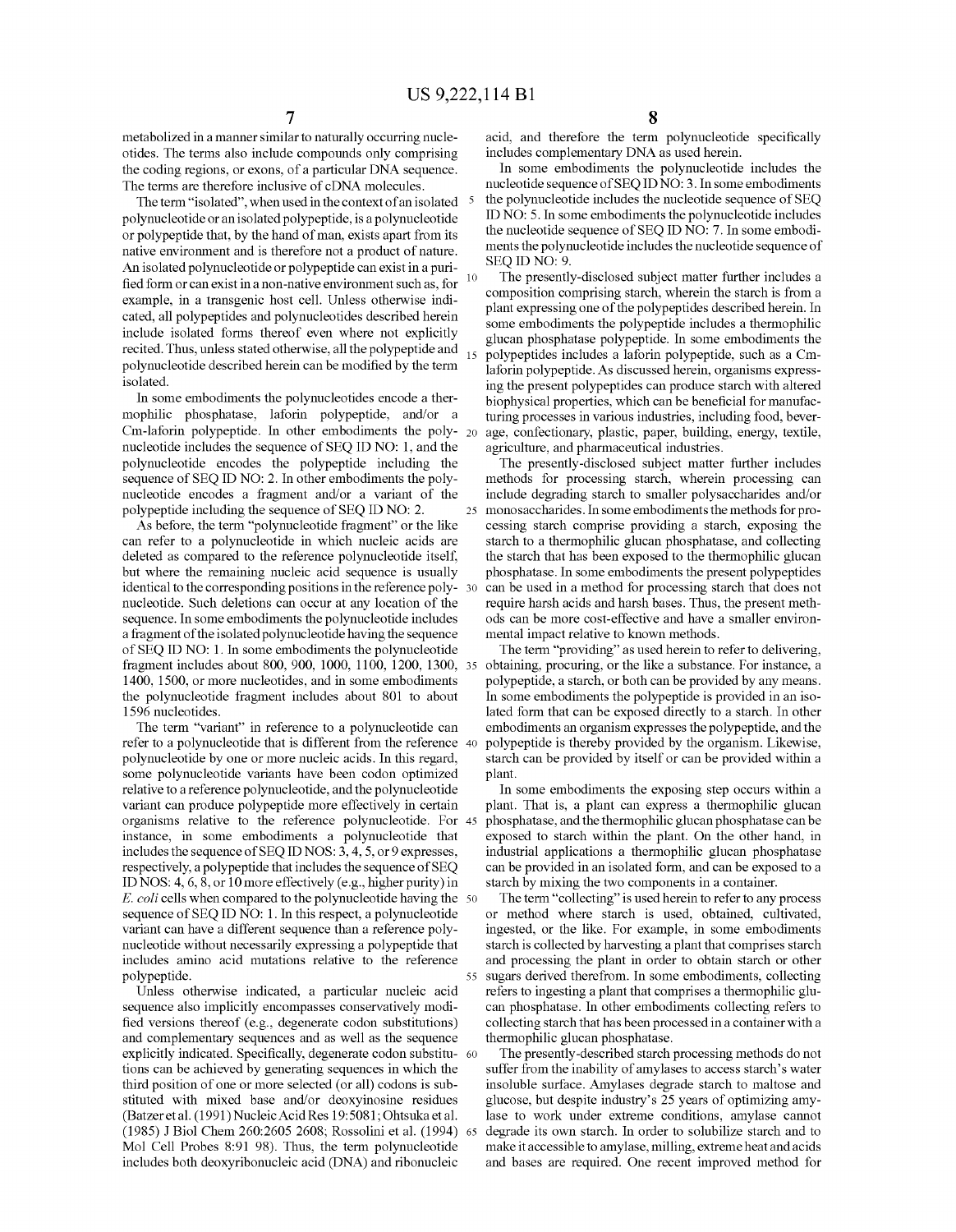processing starch is described in U.S. Provisional patent application Ser. No. 13/928,160, which is incorporated herein by reference, and which describes non-thermophilic glucan phosphatase variants for starch dephosphorylation.

However, in order to overcome problems in the art, the <sup>5</sup> present inventors discovered that use of the present polypeptides allows the starch to be processed without the milling and chemical treatments that are typically required. Thus, in some instances the present polypeptides can make a starch accessible to amylases for processing. The present methods can  $10$ utilize polypeptides that include a thermophilic glucan phosphatase, such as laforin and the like. In specific embodiments the thermophilic glucan phosphatase includes the sequence of SEQ ID NO: 2, or a fragment and/or variant thereof.

Some methods further comprise exposing the starch to a kinase, an amylase, or both before the collecting step. Some embodied methods comprise a three-step exposing step wherein the starch is sequentially exposed to a thermophilic phosphatase, a kinase, and an amylase. In some embodied 20 methods glucan dikinases phosphorylate the outer starch surface and solubilize the outer surface allowing amylases to bind and degrade starch, and glucan phosphatases release phosphate and reset the cycle so that amylase-directed degradation can continue past the phosphate. Prior to the present 25 method, no known method used a combination of a thermophilic phosphatase, a kinase, and an amylase to process starch. Instead, prior to the present invention, harsh acids and bases were required to process starches. Accordingly, the present methods that use a one or a combination of one or 30 more different polypeptides are superior to prior know methods for processing starch.

In some embodiments of the present methods, the polypeptides are thermophiles and are capable of functioning under extreme conditions. For instance, Cm-laforin maintains its 35 activity from about 37° C. to about 75° C. and under a wide range of pH conditions, including about 3.0 pH to about 8.0 pH. Additionally, Cm-laforin has a relatively high specific activity and is relatively efficient at removing phosphate from the C3 and C6 position of starch compared to human laforin. 40 Lastly, Cm-laforin can increase amylase-directed degradation of starch.

The presently-disclosed subject matter also includes methods for making an isolated polypeptide. In some embodiments the method comprises providing a cell that includes at 45 least one of the presently-described polynucleotides, culturing the cell under conditions that permit the cell to produce a polypeptide encoded by the polynucleotide, and collecting the polypeptide. The cell can naturally include the polynucleotide or the polynucleotide can be introduced to the cell by known methods. For instance, a vector can be utilized to introduce an embodiment of the present polynucleotides to the cell.

The cell is not particularly limited except that it must be capable of producing the polypeptide encoded by the polynucleotide. In some embodiments the polynucleotides can be sequence optimized for the production of a polypeptide in a particular cell, such as *E. coli* cells. The polypeptide produced by the cell can be collected by known means, thereby providing the isolated polypeptide.

#### EXAMPLES

The presently -disclosed subject matter is further illustrated by the following specific but non-limiting examples. Some examples are prophetic. Some of the following examples may include compilations of data that are representative of data

gathered at various times during the course of development and experimentation related to the presently-disclosed subject matter.

#### Example 1

This Example describes the identification, cloning strategies, and purification of Cm-laforin polypeptides.

Laforin genes were identified in six protozoan genomes: *Tetrahymena thermophile, Eimeria tenella, Toxoplasma gondii, Paramecium tetraurelia, Neospora caninum,* and *Cyanidioschyzon merolae.* While the vertebrate laforin orthologs are similar, the protozoan laforin orthologs are about 20% to about 35% identical to Hs-laforin. Furthermore, some of these organisms live in extreme environments and likely have enzymes that function under harsh conditions. For example, the single-cell red algae C. *merolae* lives in highly acidic environments (i.e., pH<2) at temperatures of about 45° C. to about 60° C.

Five of the protozoan laforin orthologs were cloned to identify a laforin ortholog that was amenable to in vitro manipulation. To define the optimal constructs for recombinant protein expression, laforin primary sequences were analyzed from multiple species using a similar strategy that was successful for SEX4 (Vander Kooi et al., 2010). The strategy was to predict domain boundaries, secondary structure, regions of disorder, and regions of hydrophobicity for the polypeptides. Based on these data, the full-length laforin gene was cloned as well as multiple fragments (i.e., truncations) that remove the amino- and/or carboxy-terminus of the protein.

In the case of Cm-laforin, thedata, four Cm-laforin fragments were cloned into multiple bacterial expression vectors, including Met27 (truncates first 26 amino acids), a codon optimized for Ser157, a codon optimized for Gly258, and a codon optimized for Arg267. Cm-laforin proteins that were over 99% pure were expressed and purified were produced by tranforming BL21-CodonPlus *Escherichia coli* cells (Stratagene, La Jolla, Calif.) with expression vector. Cells were grown at  $37^{\circ}$  C. in  $2xYT$  to an O.D.600 of 0.6-0.8, placed in ice for 20 minutes, were induced with 1 mM isopropyl  $\beta$ -Dthiogalactoside (IPTG), were grown at 16° C. for about 16 hours, and were harvested by centrifugation. Cells were lysed in 20 mM Tris-HCl (pH 7.5), 100 mM NaCl, and 2 mM dithiothreitol (DTT), centrifuged, and the proteins were purified using a Profinia IMAC column with Ni2+ beads (Bio-Rad, Hercules, Calif.) with a Profinia protein purification system (Bio-Rad). Polypeptides were eluted in lysis buffer containing 300 mM imidazole. Lastly, polypeptide was purified to homogeneity using a HiLoad 26/60 Superdex 200 size exclusion column (General Electric, Schenectady, N.Y.) (FIG. **4).** 

About 25 mg of soluble Cm-laforin per liter of *E. coli* cells was purified. The Cm-laforin was capable of being purified to 18 mg/ml, and this polypeptide was stable at  $4^{\circ}$  C. for over 1 week. Given the relatively high purity that was attained, Cmlaforin was selected for further analysis.

#### Example 2

60

This Example describes the cloning and identification of vertebrate laforin orthologs.

A total of seven vertebrate laforin orthologs that all robustly express in *E. coli* were identified, but only enough protein was purified to perform in vitro assays due to protein aggregation and precipitation. The vertebrate laforin orthologs were more than 85% similar at the amino acid level.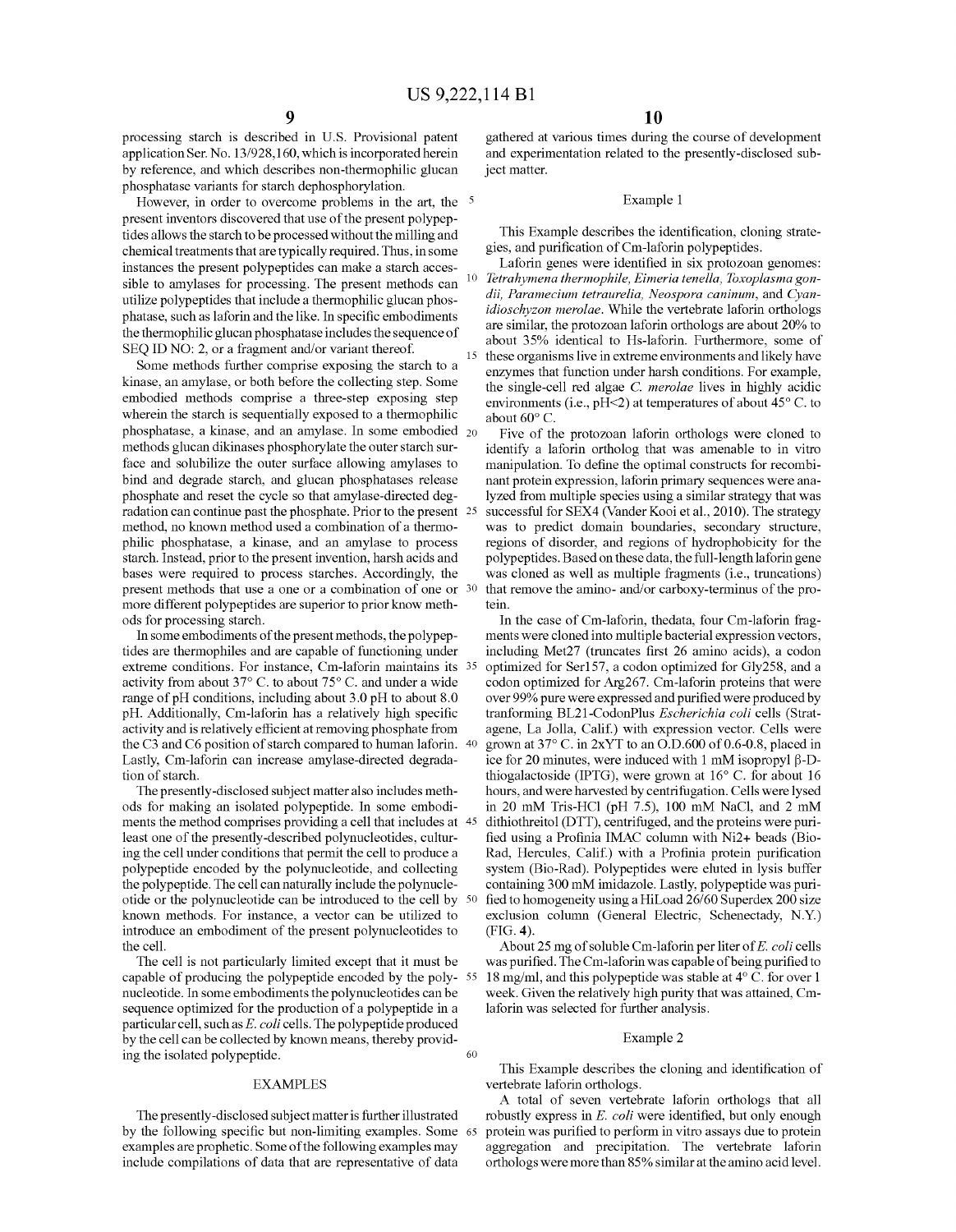20

To test the glucan phosphatase activity of Cm-laforin, an assay based on the complex formation of malachite green with phospho-molybdate was implemented to measure inorganic phosphate release.

The glucan phosphatase assays against amylopectin, as determined via released free phosphate by malachite green detection, were performed as previously described with the following modifications (Sherwood, 2013). Reactions were performed in 20  $\mu$ L, reactions, containing 1 $\times$  phosphatase buffer (0.1M sodium acetate, 0.05 M bis-Tris, 0.05 M Tris- 10 HCl, pH 7.0, and 2 mM DTT), 100-1000 ng protein, and 45  $\mu$ g amylopectin. Amylopectin was solubilized using the Roach method (Wang, 2004). The reaction was stopped by the addition of 20  $\mu$ L, of 100 mM N-ethylmaleamide and 80  $\mu$ L, of malachite green reagent. Absorbance was measured at 620 m. 15 The assay was performed with each protein six times or more to determine specific activity. Using this assay, it was found that Cm-laforin possessed nearly twice the specific activity of human-laforin, rat-laforin, or mouse-laforin (FIG. 3).

#### Example 3

assay using the exogenous substrate para-nitrophenyl phos- of Beta-amylase3 (BAM3) (sweet potato, Sigma A7005, St. phate (pNPP) was implemented. Most DSPs can cleave Louis, Mo.), isoamylase3 (ISA3) *(Pseudomonas* sp. Sigma pNPP, and this cleavage results in a colorimetric change. 15284), GWD, and SEX4 or Cm-laforin. The total volume of pNPP, and this cleavage results in a colorimetric change.  $15284$ , GWD, and SEX4 or Cm-laforin. The total volume of Since C, merolae is a thermophile, the phopshatase activity of the assays were 200 ul and consisted of 30 Since *C. merolae* is a thermophile, the phopshatase activity of Cm-laforin was observed under a variety of temperatures and 30 pH 7.5, 5 mM MgCl<sub>2</sub>, 5 mM CaCl<sub>2</sub>, 1 mM ATP, 2.5 mg starch,

were performed with the following modifications (Sherwood, 2013; Gentry, 2007). Hydrolysis of pNPP was performed in gentle agitation at room temperature. A 1.5 minute spin at 50  $\mu$ L, reactions, containing  $1 \times$  phosphatase buffer (0.1M 35 15,000 RPM was performed and the supern 50  $\mu$ L, reactions, containing 1x phosphatase buffer (0.1M 35 sodium acetate, 0.05 M bis-Tris, 0.05 M Tris-HCl, and 2 mM lected, followed by another spin at 15,000 RPM for 5 minutes DTT) at pH 3-8, 50 mM pNPP, and 1  $\mu$ g of enzyme at 37-75° to remove any residual starch. Any remaining oligosaccha-<br>C. for 15 minutes. The reaction was terminated by the addi-<br>rides were hydrolyzed, and glucose content C. for 15 minutes. The reaction was terminated by the addi-<br>tion of 200 uL of 0.25 M NaOH, and absorbance was mea-<br>was quantified using the Boehringer Mannheim assay kit tion of 200 µL of 0.25 M NaOH, and absorbance was measured at 410 nm. The assay was performed with each protein 40 (10716251035; Ingelheim am Rhein, Germany) per manusix times or more to determine specific activity.<br>As shown in FIG. 6,  $\beta$ -amylases (BAM) and isoamylases<br>As shown in FIG. 6,  $\beta$ -amylases (BAM) and isoamylases

As shown in FIG. **5A**, Cm-laforin maintained its activity from 37° C.-80° C. In addition, Cm-laforin was active over a (ISA) were responsible for degrading starch into glucose and wide array of pH conditions from about 3.0 pH to about 8.0 maltose in planta. Phosphate-free starch was isolated from pH (FIG. SB). On the other hand, SEX4 had a significantly 45 gwd/pwd deficient *Arabidopsis* plants and it was demonlower specific activity against pNPP, and SEX4 did not main-<br>tain its activity over a wide-range of temperature or pH con-<br>enhanced in vitro when starch is phosphorylated by the glutain its activity over a wide-range of temperature or pH conditions (FIGS. 5C and 5D). can dikinase GWD.

### Example 4

This Example describes procedures that measured the position of the phosphate that is released off of glucose within starch by Cm-laforin.

Phosphate release from 33P-lableled starch granules was 55 performed as previously described with the following variations (Kotting, 2009). Phosphate-free starch granules were isolated from the *Arabidopsis* sex1-3 mutant. C6-33P-labeleled starch was generated by phosphorylating the starch with  $_{33}P-\beta$ -ATP at the C6-position by GWD followed by 60 washing nntil all unincorporated 33P had been removed, and non-radio-labeled ATP was added with PWD to phosphorylate the C3 position followed by dialyzing and precipitating out the ATP and PWD. C3-33P-labeled starch was generated by phosphorylating the starch with unlabeled ATP at the 65 C6-position by GWD followed by phosphorylation with  $_{33}P$ - $\beta$ R-ATP at the C3-position by PWD and washing until all

unincorporated 33P had been removed. These products were utilized as substrates in dephosphorylation assays with Cmlaforin or human laforin.

In both the C6-33P- and C3-33P-labeleled cases, the starch granules were phosphorylated at both positions; however, the 33P-label was located at only one or the other position.  $33P$ - $\beta$ -ATP was obtained from Hartmann Analytic (Braunschweig, Germany). 150 ng of recombinant proteins were incubated in dephosphorylation buffer (100 mM sodium acetate, 50 mM bis-Tris, 50 mM Tris-HCl, pH 6.5, 0.05% [v/v] Triton  $X-100$ , 1  $\mu$ d/ $\mu$ L [w/v] BSA, and 2 mM DTT) with the C6- or C3-prelabeled starch (4 mg/mL) in a final volume of 150  $\mu$ L on a rotating wheel for 5 min at 25° C. The reaction was terminated by the addition of  $50 \mu L$  of  $10\%$  SDS. The reaction tubes were then centrifuged at 13,000 rpm for 5 min to pellet the starch. 33P release into  $150 \mu L$  of supernatant was determined using a 1900 TR liquid scintillation counter (Packard Elmer, Waltham, Mass.). The assay was performed with each protein six times to determine specific activity (FIG. SE).

#### Example 5

This Example describes procedures conducted to charac- This Example describes the Cm-laforin's ability to terize the thermophilic activity of Cm-laforin polypeptides. enhance starch degradation to a higher degree than SEX4.

To observe generic phosphatase activity, a phosphatase 25 Native *Arabidopsis* starch was treated with combinations pH conditions.  $+/-1$  ul stock concentration BAM,  $+/-1.5$  ul 1:50 stock dilu-Previously-described phosphatase assays using  $pNPP$  tion ISA,  $+/-4.5$  ug GWD,  $+/-4.5$  ug SEX4, and  $+/-4.5$  ug<br>ere performed with the following modifications (Sherwood, laforin. The samples were incubated for 90 minutes wi

Furthermore, the hydrolysis activity of BAMs and ISA in 50 combination with GWD was observed in the presence and absence of SEX4 and Cm-laforin. The activity of BAM3 and ISA3 increased in the presence of SEX4, and increased further in the presence of Cm-laforin (FIG. **6).** 

While the terms used herein are believed to be well understood by one of ordinary skill in the art, the definitions set forth herein are provided to facilitate explanation of the presently-disclosed subject matter.

Unless defined otherwise, all technical and scientific terms used herein have the same meaning as commonly understood by one of ordinary skill in the art to which the presentlydisclosed subject matter belongs. Although any methods, devices, and materials similar or equivalent to those described herein can be used in the practice or testing of the presentlydisclosed subject matter, representative methods, devices, and materials are now described.

Following long-standing patent law convention, the terms "a", "an", and "the" refer to "one or more" when used in this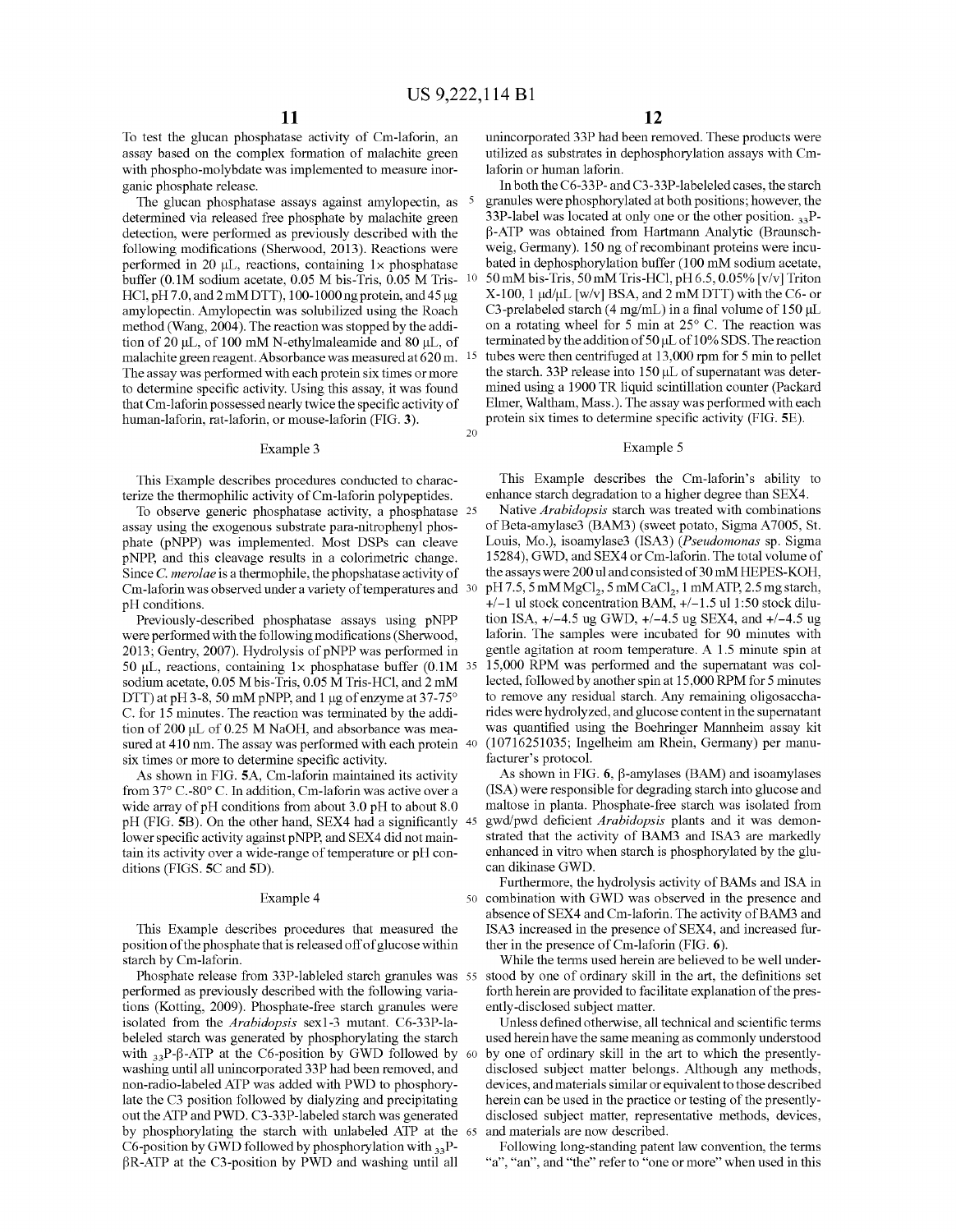application, including the claims. Thus, for example, reference to "a cell" includes a plurality of such cells, and so forth.

Unless otherwise indicated, all numbers expressing quantities of ingredients, properties such as reaction conditions, and so forth used in the specification and claims are to be understood as being modified in all instances by the term "about". Accordingly, unless indicated to the contrary, the numerical parameters set forth in this specification and claims are approximations that can vary depending upon the desired properties sought to be obtained by the presently-disclosed subject matter.

As used herein, the term "about," when referring to a value or to an amount of mass, weight, time, volume, concentration or percentage is meant to encompass variations of in some embodiments  $\pm 50\%$ , in some embodiments  $\pm 40\%$ , in some embodiments ±30%, in some embodiments ±20%, in some embodiments  $\pm 10\%$ , in some embodiments  $\pm 5\%$ , in some embodiments  $\pm 1\%$ , in some embodiments  $\pm 0.5\%$ , and in some embodiments  $\pm 0.1\%$  from the specified amount, as such variations are appropriate to perform the disclosed method. 20

As used herein, ranges can be expressed as from "about" one particular value, and/or to "about" another particular value. It is also understood that there are a number of values disclosed herein, and that each value is also herein disclosed as "about" that particular value in addition to the value itself. as about that particular value in addition to the value itself.<br>For example, if the value "10" is disclosed, then "about 10" is also disclosed. It is also understood that each unit between two particular units are also disclosed. For example, if 10 and 15 are disclosed, then 11, 12, 13, and 14 are also disclosed.

Throughout this document, various references are mentioned. All such references, including those listed below, are incorporated herein by reference.

#### REFERENCES

- 1. EDNER, et al, "Glucan, Water Dinkinase Activity Stimu-<sup>35</sup> lates Breakdown of Starch Granules by Plastidial  $\beta$ -Amylases", Plant Physiology, vol. 145, September 2007, pages 17-28.
- 2. GENTRY, et al, "The phosphatase laforin crosses evolutionary boundaries and links carbohydrate metabolism to neuronal disease", JCB, vol. 178, no. 3, Jul. 30, 2007, pages 477-488.

# **14**

- 3. HAKI, et al, "Developments in industrial important thermostable enzymes: a review", Bioresource Technology, vol. 89,2003, pages 17-34.
- 4. JOBLING, Steve, "Improving starch for food and industrial applications", Current Opinion in Plant Biology, vol. 7, 2004, pages 210-218.
- 5. KELLY, et al, "Stach and  $\alpha$ -glucan acting enzymes, modulating their properties by directed evolution", Journal of Biotechnology, vol. 140, 2009, pages 184-193. 10 6. KOTTING, eta!, "STARCH-EXCESS4 Is a Laforin-Like
	- Phosphoglucan Phosphatase Required for Starch Degradation in *Arabidopsis thaliana",* The Plant Cell, vol. 21, January 2009, pages 334-346.
	- 7. LEEMHUIS, et al, "Engineering of cyclodextrin glucanotransferases and the impact for biotechnical applications", Appl Microbial Biotechnol, vol. 85, 2010, pages 823-835.
	- 8. LESLIE, Mitch, "Catching killer carbs", JCB, vol. 178, no. 3, 2007, pages 338-339.
	- 9. MORELL, et al, "Towards the rational design of cereal starches", Current Opinion in Plant Biology, vol. 8, 2005, pages 204-210.
	- 10. NIELSEN, et al, "Protein engineering of bacterial  $\alpha$ -amylases", Biochimica et Biophysica Acta, vol. 1543, 2000, pages 253-274.
	- 11. SANCHEZ, et al, "Trends in biotechnological production of fuel ethanol from different feedstocks", Bioresource Technology, vol. 99, 2008, pages 5270-5295.
	- 12. SANTELIA, et al, "Progress in *Arabidopsis* starch research and potential biotechnological applications", Current Opinion in Biotechnology, vol. 22, 2010, pages 1-10.
	- 13. SHERWOOD, et al, A malachite green-based assay to assess glucan phosphatase activity." Analyical Biochemistry, vol. 435, 2013, pages 54-56.
	- 14. VANDER KOOI, et al, "Structural basis for the glucan phosphatase activity of Starch Excess4", PNAS, vol. 107, pages 15379-84.
- 15. WANG, et al, "Glycogen and related polysaccharides inhibit the laforin dual-specificity protein phosphatase." Biochemical and Biophysical Research Communications, vol. 325, 2004, pages 726-730.

#### SEQUENCE LISTING

<160> NUMBER OF SEQ ID NOS: 10 <210> SEQ ID NO 1 <211> LENGTH, 1599 <212> TYPE, DNA <213> ORGANISM, Artificial Sequence <220> FEATURE, <223> OTHER INFORMATION, C. merolae laforin full-length <400> SEQUENCE, 1 atggcgcgta tacgaacatc ggatcgccgg aacacaaacg accaggcagg ctcggaaagc 60 cggcatcggg tgccgtcgat ggcaagagcg ccagctgctg attcgtctgg tgcgcagtca 120 acaccagccg cacggcgtgc ttccgaggga gtctctgtag ctgagcctcc gtcaaagcca 180 gctgctgatt cgtctggtgc gcagtcaaca ccagccgcac ggcgtgcttc cgagggagtc 240 tctgtagctg ggcctccatc aaagccagct gccgattcgt ctggtgcgca gtcaacacca 300 gccgcacggt ttgcatccga gggtgtctct gtacctgagc ctccgtcaaa gccagctgct 360 gattcgtctg gtgcgcagtc aacaccagcc gcacggggtg cttccgagga tatctctgta 420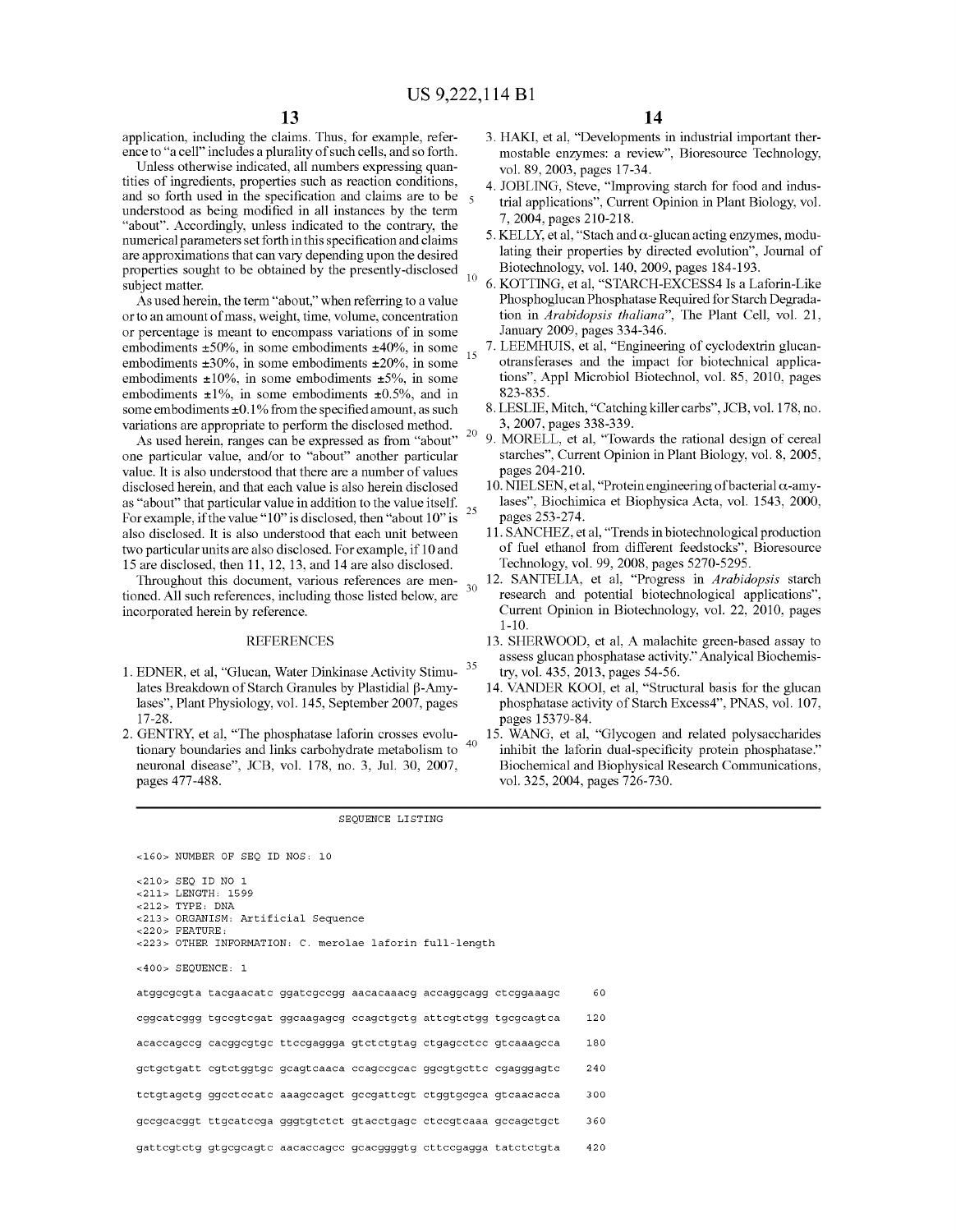# **US 9,222,114 B1**

**15** 

#### -continued

|                                                                             |     |                                            | cctgggcctc cttcagacat tgcggacacg atctcaaaga atgatcgaag cgtaaccccg      |     |                                                                     |
|-----------------------------------------------------------------------------|-----|--------------------------------------------|------------------------------------------------------------------------|-----|---------------------------------------------------------------------|
|                                                                             |     |                                            | acgatteega etttatteeg egtetaetge eaeaeggagt ttggegatge tgtegtegee      |     |                                                                     |
|                                                                             |     |                                            | gctggtagtc acgacaaatt gggcaactgg gagcccgcga aagcgctccg gctccgtcat      |     |                                                                     |
|                                                                             |     |                                            | caatgccaag tggatacacc gttccgtgac tgctgggaag gcgaggtaga ccttgtaccc      |     |                                                                     |
|                                                                             |     |                                            | gaaacaagct tcgagttcaa attcgtgcgt cttataggcg gagatccgca gcgtgcgctc      |     |                                                                     |
|                                                                             |     |                                            | tgggaaaccg gacccaaccg aagagccgtg atccagagaa actcgaagga cggctgcctg      |     |                                                                     |
|                                                                             |     |                                            | attgaagtgg aatgggagcg tacgcgtgtg ctgttctcaa tatactatcc taccaaagag      |     |                                                                     |
|                                                                             |     |                                            | aagcagcatc tctgtgtcac tggcgatctt ccggaaatcg gtcggtgggt agaaccgggt      |     |                                                                     |
|                                                                             |     |                                            | ccagtaccca tggccctctc aactactgag gagcgtttgg aaacaggagg caagggccga      |     |                                                                     |
|                                                                             |     |                                            | cgttggtect tgacggttte agtgecatee acggtgggea aattegecta tegetatgtg      |     |                                                                     |
|                                                                             |     |                                            | ctagtcgacg ataaccgcca gcaaacgatc tgggaacgag aaccgaatcg ctatgcaaca      |     |                                                                     |
|                                                                             |     |                                            | ctagaacgag cggtgaacgg gcgcctcgaa tgtttcgatg caaattttgt cgcttcgtta      |     |                                                                     |
|                                                                             |     |                                            | gaatttgatg aaatatgtee ggacatttae atagggeeet aeeeaeaaae teeagageat      |     |                                                                     |
|                                                                             |     |                                            | gtcgaaatga tgcatgaggc ggggattacg gctgttttga atttacagac cgatgaggac      |     |                                                                     |
|                                                                             |     |                                            | tttgcacacc gcagtattcc ctggtcgacg ctgatggaga catatacagc actagagatg      |     |                                                                     |
|                                                                             |     |                                            | caagtcatcc gttgtccgat tccggatttt aatgcggagg cgctcatgca gttgcttccg      |     |                                                                     |
|                                                                             |     |                                            | gatgccgtac gcgctcttga tgcggcgctc aaggcgaagc gcgtcgtcta cgtgcactgt      |     |                                                                     |
|                                                                             |     |                                            | accgcaggaa tgggtcgagc gcccgctgta gttgtcgcct acctcgtgtg gcgccgcggc      |     |                                                                     |
|                                                                             |     |                                            | atgacgctgg aggatgcctt gtcgcacgtt aaagcacgtc gtgctgtggc cgcgccgaat      |     |                                                                     |
|                                                                             |     | gtcaccgtat tggaaaaggt tettegtaat eeettgtga |                                                                        |     |                                                                     |
| <210> SEQ ID NO 2<br><211> LENGTH: 532<br><212> TYPE: PRT<br><220> FEATURE: |     | <213> ORGANISM: Artificial Sequence        |                                                                        |     | <223> OTHER INFORMATION: C. merolae laforin full-length polypeptide |
| $<400>$ SEQUENCE: 2                                                         |     |                                            |                                                                        |     |                                                                     |
| 1                                                                           | ц   |                                            | Met Ala Arg Ile Arg Thr Ser Asp Arg Arg Asn Thr Asn Asp Gln Ala<br>10  |     | 15                                                                  |
|                                                                             | 20  |                                            | Gly Ser Glu Ser Arq His Arq Val Pro Ser Met Ala Arq Ala Pro Ala<br>25  | 30  |                                                                     |
| 35                                                                          |     | 40                                         | Ala Asp Ser Ser Gly Ala Gln Ser Thr Pro Ala Ala Arg Arg Ala Ser        | 45  |                                                                     |
| 50                                                                          |     | 55                                         | Glu Gly Val Ser Val Ala Glu Pro Pro Ser Lys Pro Ala Ala Asp Ser        | 60  |                                                                     |
| 65                                                                          | 70  |                                            | Ser Gly Ala Gln Ser Thr Pro Ala Ala Arg Arg Ala Ser Glu Gly Val<br>75  |     | 80                                                                  |
|                                                                             | 85  |                                            | Ser Val Ala Gly Pro Pro Ser Lys Pro Ala Ala Asp Ser Ser Gly Ala<br>90  |     | 95                                                                  |
|                                                                             | 100 |                                            | Gln Ser Thr Pro Ala Ala Arg Phe Ala Ser Glu Gly Val Ser Val Pro<br>105 | 110 |                                                                     |

100 105 110

Glu Pro Pro Ser Lys Pro Ala Ala Asp Ser Ser Gly Ala Gln Ser Thr 115 120 125

Pro Ala Ala Arg Gly Ala Ser Glu Asp Ile Ser Val Pro Gly Pro Pro 140

Ser Asp Ile Ala Asp Thr Ile Ser Lys Asn Asp Arg Ser Val Thr Pro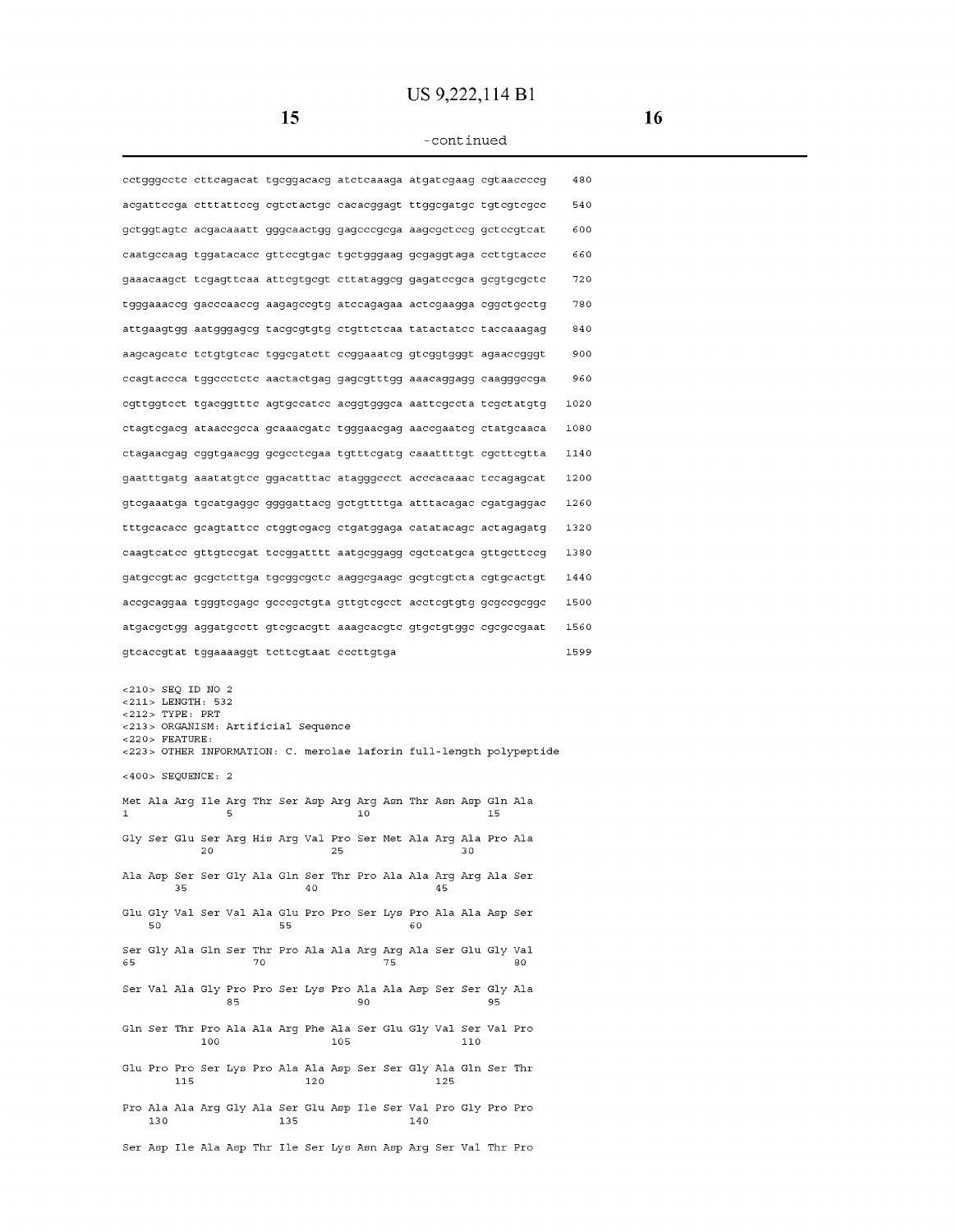| 145                                                                    |     |     |     |     | 150 |     |     |     |     | 155 |     |     |     |     | 160 |
|------------------------------------------------------------------------|-----|-----|-----|-----|-----|-----|-----|-----|-----|-----|-----|-----|-----|-----|-----|
| Thr Ile Pro Thr Leu Phe Arg Val Tyr Cys His Thr Glu Phe Gly Asp        |     |     |     | 165 |     |     |     |     | 170 |     |     |     |     | 175 |     |
| Ala Val Val Ala Ala Gly Ser His Asp Lys Leu Gly Asn Trp Glu Pro        |     |     | 180 |     |     |     |     | 185 |     |     |     |     | 190 |     |     |
| Ala Lys Ala Leu Arg Leu Arg His Gln Cys Gln Val Asp Thr Pro Phe        |     | 195 |     |     |     |     | 200 |     |     |     |     | 205 |     |     |     |
| Arg Asp Cys Trp Glu Gly Glu Val Asp Leu Val Pro Glu Thr Ser Phe        | 210 |     |     |     |     | 215 |     |     |     |     | 220 |     |     |     |     |
| Glu Phe Lys Phe Val Arg Leu Ile Gly Gly Asp Pro Gln Arg Ala Leu<br>225 |     |     |     |     | 230 |     |     |     |     | 235 |     |     |     |     | 240 |
| Trp Glu Thr Gly Pro Asn Arg Arg Ala Val Ile Gln Arg Asn Ser Lys        |     |     |     | 245 |     |     |     |     | 250 |     |     |     |     | 255 |     |
| Asp Gly Cys Leu Ile Glu Val Glu Trp Glu Arg Thr Arg Val Leu Phe        |     |     | 260 |     |     |     |     | 265 |     |     |     |     | 270 |     |     |
| Ser Ile Tyr Tyr Pro Thr Lys Glu Lys Gln His Leu Cys Val Thr Gly        |     | 275 |     |     |     |     | 280 |     |     |     |     | 285 |     |     |     |
| Asp Leu Pro Glu Ile Gly Arg Trp Val Glu Pro Gly Pro Val Pro Met        | 290 |     |     |     |     | 295 |     |     |     |     | 300 |     |     |     |     |
| Ala Leu Ser Thr Thr Glu Glu Arg Leu Glu Thr Gly Gly Lys Gly Arg<br>305 |     |     |     |     | 310 |     |     |     |     | 315 |     |     |     |     | 320 |
| Arg Trp Ser Leu Thr Val Ser Val Pro Ser Thr Val Gly Lys Phe Ala        |     |     |     | 325 |     |     |     |     | 330 |     |     |     |     | 335 |     |
| Tyr Arg Tyr Val Leu Val Asp Asp Asn Arg Gln Gln Thr Ile Trp Glu        |     |     | 340 |     |     |     |     | 345 |     |     |     |     | 350 |     |     |
| Arg Glu Pro Asn Arg Tyr Ala Thr Leu Glu Arg Ala Val Asn Gly Arg        |     | 355 |     |     |     |     | 360 |     |     |     |     | 365 |     |     |     |
| Leu Glu Cys Phe Asp Ala Asn Phe Val Ala Ser Leu Glu Phe Asp Glu        | 370 |     |     |     |     | 375 |     |     |     |     | 380 |     |     |     |     |
| Ile Cys Pro Asp Ile Tyr Ile Gly Pro Tyr Pro Gln Thr Pro Glu His<br>385 |     |     |     |     | 390 |     |     |     |     | 395 |     |     |     |     | 400 |
| Val Glu Met Met His Glu Ala Gly Ile Thr Ala Val Leu Asn Leu Gln        |     |     |     | 405 |     |     |     |     | 410 |     |     |     |     | 415 |     |
| Thr Asp Glu Asp Phe Ala His Arg Ser Ile Pro Trp Ser Thr Leu Met        |     |     | 420 |     |     |     |     | 425 |     |     |     |     | 430 |     |     |
| Glu Thr Tyr Thr Ala Leu Glu Met Gln Val Ile Arg Cys Pro Ile Pro        |     | 435 |     |     |     |     | 440 |     |     |     |     | 445 |     |     |     |
| Asp Phe Asn Ala Glu Ala Leu Met Gln Leu Leu Pro Asp Ala Val Arg        | 450 |     |     |     |     | 455 |     |     |     |     | 460 |     |     |     |     |
| Ala Leu Asp Ala Ala Leu Lys Ala Lys Arg Val Val Tyr Val His Cys<br>465 |     |     |     |     | 470 |     |     |     |     | 475 |     |     |     |     | 480 |
| Thr Ala Gly Met Gly Arg Ala Pro Ala Val Val Val Ala Tyr Leu Val        |     |     |     |     |     |     |     |     |     |     |     |     |     |     |     |
| Trp Arg Arg Gly Met Thr Leu Glu Asp Ala Leu Ser His Val Lys Ala        |     |     |     | 485 |     |     |     |     | 490 |     |     |     |     | 495 |     |
| Arg Arg Ala Val Ala Ala Pro Asn Val Thr Val Leu Glu Lys Val Leu        |     |     | 500 |     |     |     |     | 505 |     |     |     |     | 510 |     |     |
| Arg Asn Pro Leu                                                        |     | 515 |     |     |     |     | 520 |     |     |     |     | 525 |     |     |     |
|                                                                        | 530 |     |     |     |     |     |     |     |     |     |     |     |     |     |     |
| $<$ 210 > SEQ ID NO 3<br><211> LENGTH: 1521                            |     |     |     |     |     |     |     |     |     |     |     |     |     |     |     |

<212> TYPE, DNA <213> ORGANISM, Artificial Sequence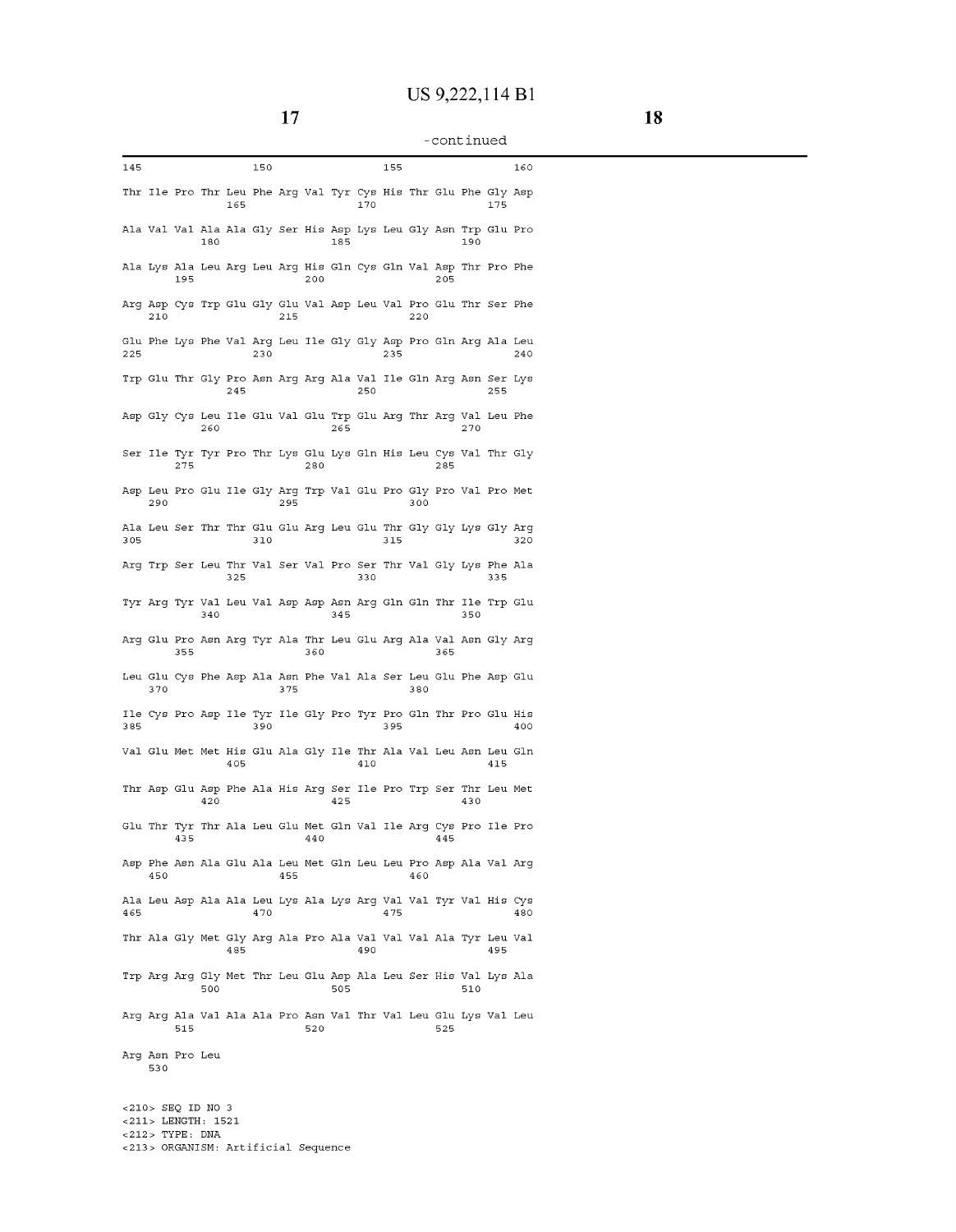<220> FEATURE, <223> OTHER INFORMATION, C. merolae laforin Met 27 fragment <400> SEQUENCE, 3 atggcaagag cgccagctgc tgattcgtct ggtgcgcagt caacaccagc cgcacggcgt gcttccgagg gagtctctgt agctgagcct ccgtcaaagc cagctgctga ttcgtctggt gcgcagtcaa caccagccgc acggcgtgct tccgagggag tctctgtagc tgggcctcca tcaaagccag ctgccgattc gtctggtgcg cagtcaacac cagccgcacg gtttgcatcc gagggtgtct ctgtacctga gcctccgtca aagccagctg ctgattcgtc tggtgcgcag tcaacaccag ccgcacgggg tgcttccgag gatatctctg tacctgggcc tccttcagac **attgcggaca cgatctcaaa gaatgatcga agcgtaaccc cgacgattcc gactttattc**  cgcgtctact gccacacgga gtttggcgat gctgtcgtcg ccgctggtag tcacgacaaa ttgggcaact gggagcccgc gaaagcgctc cggctccgtc atcaatgcca agtggataca ccgttccgtg actgctggga aggcgaggta gaccttgtac ccgaaacaag cttcgagttc aaattcgtgc gtcttatagg cggagatccg cagcgtgcgc tctgggaaac cggacccaac cgaagagccg tgatccagag aaactcgaag gacggctgcc tgattgaagt ggaatgggag cgtacgcgtg tgctgttctc aatatactat cctaccaaag agaagcagca tctctgtgtc actggcgatc ttccggaaat cggtcggtgg gtagaaccgg gtccagtacc catggccctc tcaactactg aggagcgttt ggaaacagga ggcaagggcc gacgttggtc cttgacggtt tcagtgccat ccacggtggg caaattcgcc tatcgctatg tgctagtcga cgataaccgc **cagcaaacga tctgggaacg agaaccgaat cgctatgcaa cactagaacg agcggtgaac**  gggcgcctcg aatgtttcga tgcaaatttt gtcgcttcgt tagaatttga tgaaatatgt **ccggacattt acatagggcc ctacccacaa actccagagc atgtcgaaat gatgcatgag**  gcggggatta cggctgtttt gaatttacag accgatgagg actttgcaca ccgcagtatt ccctggtcga cgctgatgga gacatataca gcactagaga tgcaagtcat ccgttgtccg attccggatt ttaatgcgga ggcgctcatg cagttgcttc cggatgccgt acgcgctctt gatgcggcgc tcaaggcgaa gcgcgtcgtc tacgtgcact gtaccgcagg aatgggtcga gcgcccgctg tagttgtcgc ctacctcgtg tggcgccgcg gcatgacgct ggaggatgcc ttgtcgcacg ttaaagcacg tcgtgctgtg gccgcgccga atgtcaccgt attggaaaag gttcttcgta atcccttgtg a <210> SEQ ID NO 4 <211> LENGTH, 506 <212> TYPE, PRT <213> ORGANISM, Artificial Sequence <220> FEATURE, <223> OTHER INFORMATION, C. merolae laforin Met 27 polypeptide <400> SEQUENCE, 4 Met Ala Arg Ala Pro Ala Ala Asp Ser Ser Gly Ala Gln Ser Thr Pro 1 5 10 15 Ala Ala Arg Arg Ala Ser Glu Gly Val Ser Val Ala Glu Pro Pro Ser 20 25 30 Lys Pro Ala Ala Asp Ser Ser Gly Ala Gln Ser Thr Pro Ala Ala Arg 35 40 45 Arg Ala Ser Glu Gly Val Ser Val Ala Gly Pro Pro Ser Lys Pro Ala 50 55 60 60 120 180 240 300 360 420 480 540 600 660 720 780 840 900 960 1020 1080 1140 1200 1260 1320 1380 1440 1500 1521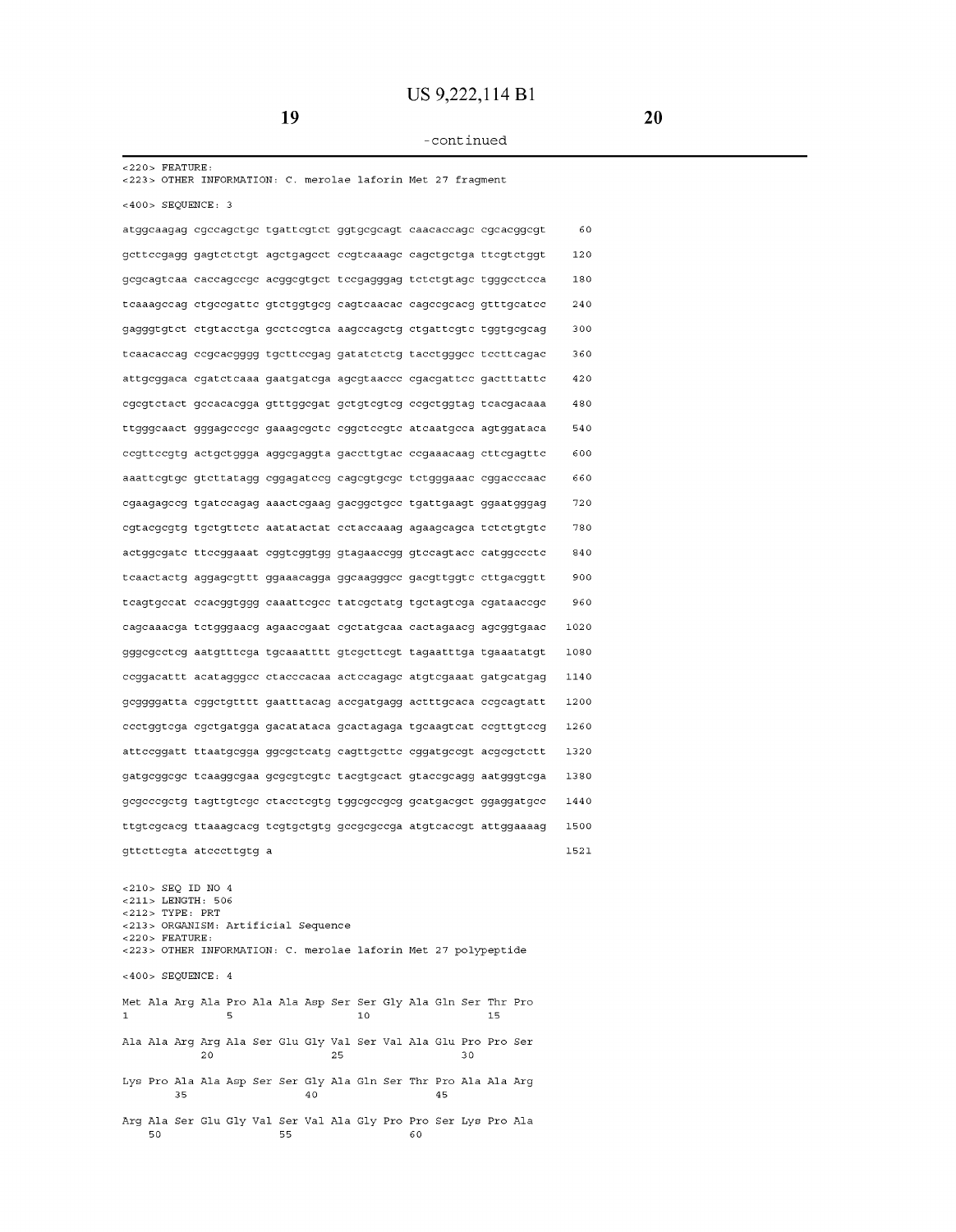| 65  |     |     |     |     | 70  |     |     |     |     | 75  |     |     | Ala Asp Ser Ser Gly Ala Gln Ser Thr Pro Ala Ala Arg Phe Ala Ser        |     | 80  |
|-----|-----|-----|-----|-----|-----|-----|-----|-----|-----|-----|-----|-----|------------------------------------------------------------------------|-----|-----|
|     |     |     |     | 85  |     |     |     |     | 90  |     |     |     | Glu Gly Val Ser Val Pro Glu Pro Pro Ser Lys Pro Ala Ala Asp Ser        | 95  |     |
|     |     |     | 100 |     |     |     |     | 105 |     |     |     |     | Ser Gly Ala Gln Ser Thr Pro Ala Ala Arg Gly Ala Ser Glu Asp Ile<br>110 |     |     |
|     |     | 115 |     |     |     |     | 120 |     |     |     |     | 125 | Ser Val Pro Gly Pro Pro Ser Asp Ile Ala Asp Thr Ile Ser Lys Asn        |     |     |
|     | 130 |     |     |     |     | 135 |     |     |     |     | 140 |     | Asp Arg Ser Val Thr Pro Thr Ile Pro Thr Leu Phe Arg Val Tyr Cys        |     |     |
| 145 |     |     |     |     | 150 |     |     |     |     | 155 |     |     | His Thr Glu Phe Gly Asp Ala Val Val Ala Ala Gly Ser His Asp Lys        |     | 160 |
|     |     |     |     | 165 |     |     |     |     | 170 |     |     |     | Leu Gly Asn Trp Glu Pro Ala Lys Ala Leu Arg Leu Arg His Gln Cys        | 175 |     |
|     |     |     | 180 |     |     |     |     | 185 |     |     |     |     | Gln Val Asp Thr Pro Phe Arg Asp Cys Trp Glu Gly Glu Val Asp Leu<br>190 |     |     |
|     |     | 195 |     |     |     |     | 200 |     |     |     |     | 205 | Val Pro Glu Thr Ser Phe Glu Phe Lys Phe Val Arg Leu Ile Gly Gly        |     |     |
|     | 210 |     |     |     |     | 215 |     |     |     |     | 220 |     | Asp Pro Gln Arg Ala Leu Trp Glu Thr Gly Pro Asn Arg Arg Ala Val        |     |     |
| 225 |     |     |     |     | 230 |     |     |     |     | 235 |     |     | Ile Gln Arg Asn Ser Lys Asp Gly Cys Leu Ile Glu Val Glu Trp Glu        |     | 240 |
|     |     |     |     | 245 |     |     |     |     | 250 |     |     |     | Arg Thr Arg Val Leu Phe Ser Ile Tyr Tyr Pro Thr Lys Glu Lys Gln        | 255 |     |
|     |     |     | 260 |     |     |     |     | 265 |     |     |     |     | His Leu Cys Val Thr Gly Asp Leu Pro Glu Ile Gly Arg Trp Val Glu<br>270 |     |     |
|     |     | 275 |     |     |     |     | 280 |     |     |     |     | 285 | Pro Gly Pro Val Pro Met Ala Leu Ser Thr Thr Glu Glu Arg Leu Glu        |     |     |
|     | 290 |     |     |     |     | 295 |     |     |     |     | 300 |     | Thr Gly Gly Lys Gly Arg Arg Trp Ser Leu Thr Val Ser Val Pro Ser        |     |     |
| 305 |     |     |     |     | 310 |     |     |     |     | 315 |     |     | Thr Val Gly Lys Phe Ala Tyr Arg Tyr Val Leu Val Asp Asp Asn Arg        |     | 320 |
|     |     |     |     | 325 |     |     |     |     | 330 |     |     |     | Gln Gln Thr Ile Trp Glu Arg Glu Pro Asn Arg Tyr Ala Thr Leu Glu        | 335 |     |
|     |     |     | 340 |     |     |     |     | 345 |     |     |     |     | Arg Ala Val Asn Gly Arg Leu Glu Cys Phe Asp Ala Asn Phe Val Ala<br>350 |     |     |
|     |     | 355 |     |     |     |     | 360 |     |     |     |     | 365 | Ser Leu Glu Phe Asp Glu Ile Cys Pro Asp Ile Tyr Ile Gly Pro Tyr        |     |     |
|     | 370 |     |     |     |     | 375 |     |     |     |     | 380 |     | Pro Gln Thr Pro Glu His Val Glu Met Met His Glu Ala Gly Ile Thr        |     |     |
| 385 |     |     |     |     | 390 |     |     |     |     | 395 |     |     | Ala Val Leu Asn Leu Gln Thr Asp Glu Asp Phe Ala His Arg Ser Ile        |     | 400 |
|     |     |     |     | 405 |     |     |     |     | 410 |     |     |     | Pro Trp Ser Thr Leu Met Glu Thr Tyr Thr Ala Leu Glu Met Gln Val        | 415 |     |
|     |     |     | 420 |     |     |     |     | 425 |     |     |     |     | Ile Arg Cys Pro Ile Pro Asp Phe Asn Ala Glu Ala Leu Met Gln Leu<br>430 |     |     |
|     |     | 435 |     |     |     |     | 440 |     |     |     |     | 445 | Leu Pro Asp Ala Val Arq Ala Leu Asp Ala Ala Leu Lys Ala Lys Arq        |     |     |
|     | 450 |     |     |     |     | 455 |     |     |     |     | 460 |     | Val Val Tyr Val His Cys Thr Ala Gly Met Gly Arg Ala Pro Ala Val        |     |     |
| 465 |     |     |     |     | 470 |     |     |     |     | 475 |     |     | Val Val Ala Tyr Leu Val Trp Arg Arg Gly Met Thr Leu Glu Asp Ala        |     | 480 |
|     |     |     |     |     |     |     |     |     |     |     |     |     | Leu Ser His Val Lys Ala Arg Arg Ala Val Ala Ala Pro Asn Val Thr        |     |     |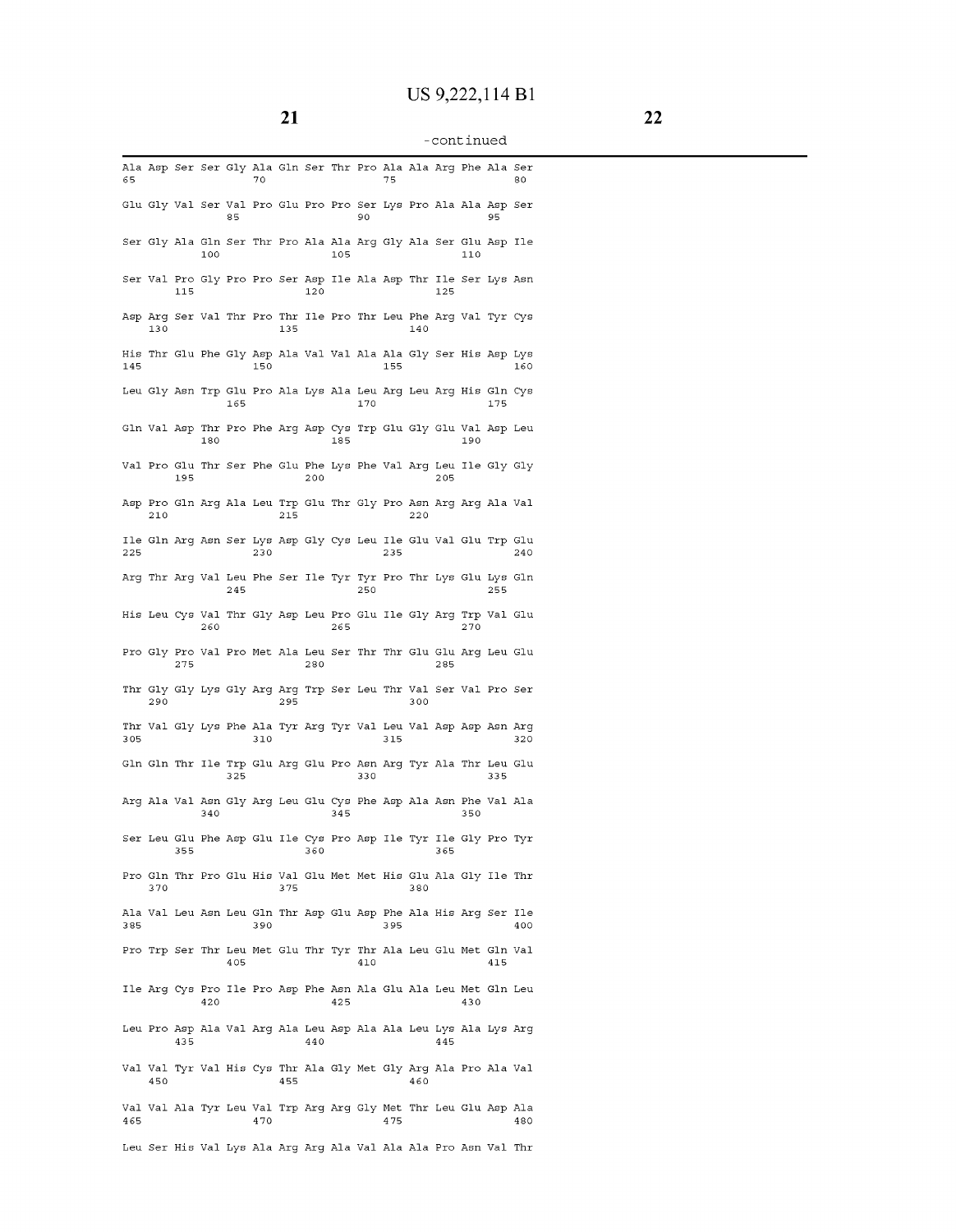| 485                                                                                                                                                                                                   | 490 | 495 |      |
|-------------------------------------------------------------------------------------------------------------------------------------------------------------------------------------------------------|-----|-----|------|
| Val Leu Glu Lys Val Leu Arg Asn Pro Leu<br>500<br>505                                                                                                                                                 |     |     |      |
| <210> SEQ ID NO 5<br><211> LENGTH: 1140<br>$<$ 212> TYPE: DNA<br><213> ORGANISM: Artificial Sequence<br>$<$ 220 > FEATURE:<br><223> OTHER INFORMATION: C. merolae laforin Ser157 fragment polypeptide |     |     |      |
| $<400>$ SEOUENCE: 5                                                                                                                                                                                   |     |     |      |
| atgtcagtta ccccgaccat cccgacgctg ttccgtgttt attgtcacac cgaatttggc                                                                                                                                     |     |     | 60   |
| gacgcagttg ttgccgctgg ctcccatgat aaactgggta actgggaacc ggcaaaagct                                                                                                                                     |     |     | 120  |
| ctgcgtctgc gccatcagtg ccaagttgat accccgttcc gtgactgttg ggaaggcgaa                                                                                                                                     |     |     | 180  |
| gtggatetgg tteeggaaae gagttttgaa tttaaatteg teegtetgat tggeggtgae                                                                                                                                     |     |     | 240  |
| ccgcagcgcg cactgtggga aaccggtccg aaccgtcgcg ctgtgattca acgcaatagc                                                                                                                                     |     |     | 300  |
| aaagatggct gectgatega agttgaatgg gaacgtaege gegteetgtt ttetatetae                                                                                                                                     |     |     | 360  |
| tacccgacca aagaaaaaca gcacctgtgt gttacgggcg acctgccgga aatcggtcgt                                                                                                                                     |     |     | 420  |
| tgggtcgaac cgggtccggt gccgatggcg ctgtcaacca cggaagaacg cctggaaacc                                                                                                                                     |     |     | 480  |
| ggcggtaaag gtcgtcgctg gtcgctgacc gtcagcgtgc cgtctacggt gggcaaattc                                                                                                                                     |     |     | 540  |
| gcctatcgtt acgttctggt cgatgacaac cgccagcaaa ccatttggga acgtgaaccg                                                                                                                                     |     |     | 600  |
| aatcgctatg caacgctgga acgtgctgtc aacggtcgcc tggaatgctt cgatgcaaat                                                                                                                                     |     |     | 660  |
| tttgtggett eeetggaatt tgatgaaate tgteeggaea tttatategg teegtaeeeg                                                                                                                                     |     |     | 720  |
| cagaccccgg aacatgtgga aatgatgcac gaagcgggca ttaccgccgt tctgaacctg                                                                                                                                     |     |     | 780  |
| caaacggatg aagacttcgc ccatcgtagt atcccgtggt ccaccctgat ggaaacctac                                                                                                                                     |     |     | 840  |
| acggcactgg aaatgcaagt gattcgctgc ccgatcccgg attttaatgc ggaagccctg                                                                                                                                     |     |     | 900  |
| atgcaactgc tgccggatgc agtgcgtgcc ctggacgcag ccctgaaagc aaaacgcgtg                                                                                                                                     |     |     | 960  |
| gtttatgtte attgtaeege gggeatgggt egtgeaeegg etgtegtggt tgegtaeetg                                                                                                                                     |     |     | 1020 |
| gtttggcgtc gcggcatgac gctggaagat gcgctgagcc acgtcaaagc ccgccgtgct                                                                                                                                     |     |     | 1080 |
| gttgccgccc cgaatgtgac ggtgctggaa aaagttctgc gtaacccgct gtaactcgag                                                                                                                                     |     |     | 1140 |
| <210> SEO ID NO 6<br><211> LENGTH: 377<br>$<$ 212> TYPE: PRT<br><213> ORGANISM: Artificial Sequence<br>$<$ 220 > FEATURE:<br><223> OTHER INFORMATION: C. merolae laforin Ser157 fragment polypeptide  |     |     |      |
| $<$ 400 > SEQUENCE: 6                                                                                                                                                                                 |     |     |      |
| Met Ser Val Thr Pro Thr Ile Pro Thr Leu Phe Arg Val Tyr Cys His<br>5<br>1                                                                                                                             | 10  | 15  |      |
| Thr Glu Phe Gly Asp Ala Val Val Ala Ala Gly Ser His Asp Lys Leu<br>20<br>25                                                                                                                           |     | 30  |      |
| Gly Asn Trp Glu Pro Ala Lys Ala Leu Arg Leu Arg His Gln Cys Gln<br>35<br>40                                                                                                                           |     | 45  |      |
| Val Asp Thr Pro Phe Arg Asp Cys Trp Glu Gly Glu Val Asp Leu Val<br>50<br>55                                                                                                                           |     | 60  |      |
| Pro Glu Thr Ser Phe Glu Phe Lys Phe Val Arg Leu Ile Gly Gly Asp<br>65<br>70                                                                                                                           | 75  | 80  |      |
| Pro Gln Arg Ala Leu Trp Glu Thr Gly Pro Asn Arg Arg Ala Val Ile                                                                                                                                       |     |     |      |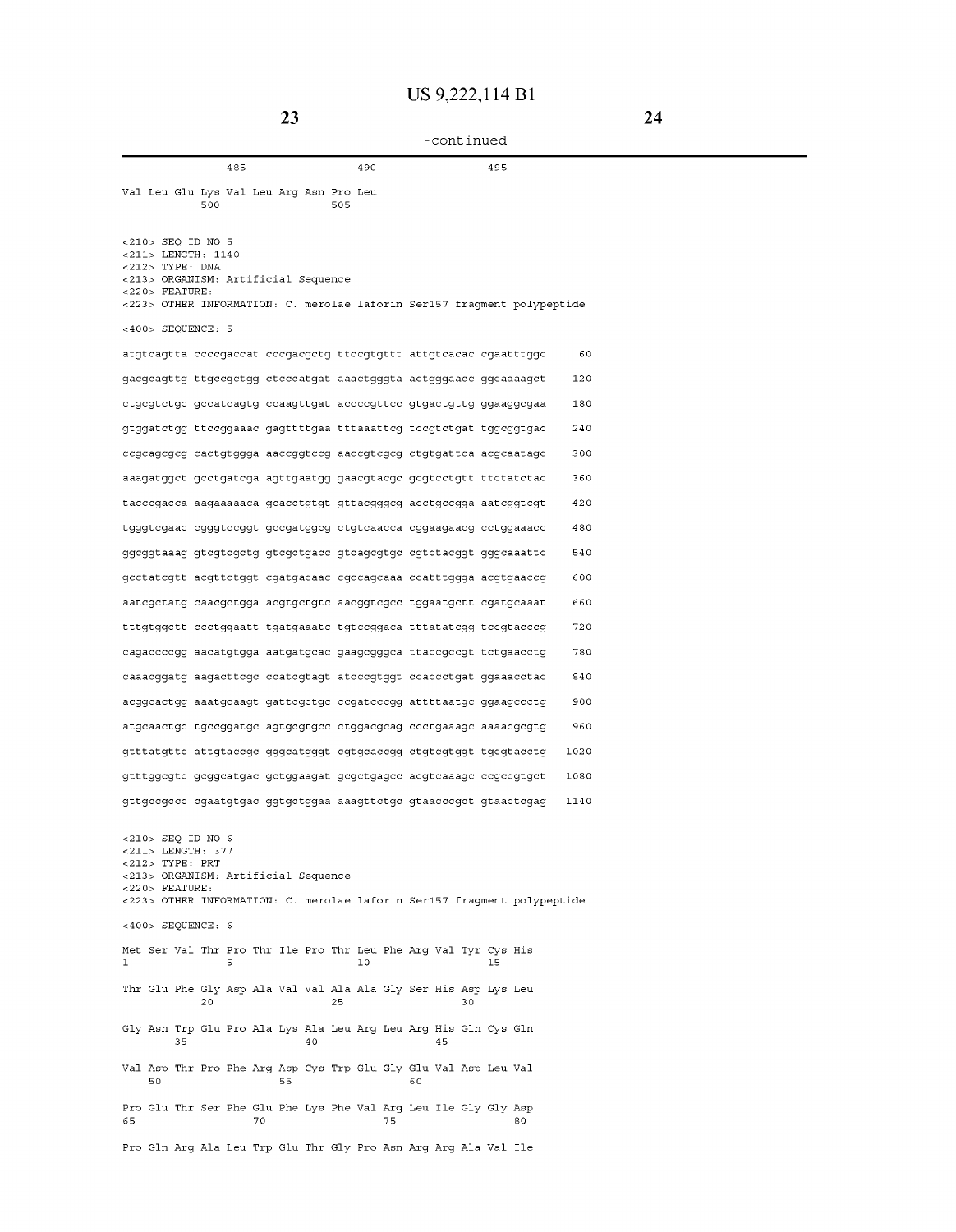|                                                                                                             | 85                                         | 90                                                                            | 95  |
|-------------------------------------------------------------------------------------------------------------|--------------------------------------------|-------------------------------------------------------------------------------|-----|
|                                                                                                             | 100                                        | Gln Arg Asn Ser Lys Asp Gly Cys Leu Ile Glu Val Glu Trp Glu Arg<br>105<br>110 |     |
| 115                                                                                                         |                                            | Thr Arg Val Leu Phe Ser Ile Tyr Tyr Pro Thr Lys Glu Lys Gln His<br>120<br>125 |     |
| 130                                                                                                         | 135                                        | Leu Cys Val Thr Gly Asp Leu Pro Glu Ile Gly Arg Trp Val Glu Pro<br>140        |     |
| 145                                                                                                         | 150                                        | Gly Pro Val Pro Met Ala Leu Ser Thr Thr Glu Glu Arg Leu Glu Thr<br>155        | 160 |
|                                                                                                             | 165                                        | Gly Gly Lys Gly Arg Arg Trp Ser Leu Thr Val Ser Val Pro Ser Thr<br>170        | 175 |
|                                                                                                             | 180                                        | Val Gly Lys Phe Ala Tyr Arg Tyr Val Leu Val Asp Asp Asn Arg Gln<br>185<br>190 |     |
| 195                                                                                                         |                                            | Gln Thr Ile Trp Glu Arg Glu Pro Asn Arg Tyr Ala Thr Leu Glu Arg<br>200<br>205 |     |
| 210                                                                                                         | 215                                        | Ala Val Asn Gly Arg Leu Glu Cys Phe Asp Ala Asn Phe Val Ala Ser<br>220        |     |
| 225                                                                                                         | 230                                        | Leu Glu Phe Asp Glu Ile Cys Pro Asp Ile Tyr Ile Gly Pro Tyr Pro<br>235        | 240 |
|                                                                                                             | 245                                        | Gln Thr Pro Glu His Val Glu Met Met His Glu Ala Gly Ile Thr Ala<br>250        | 255 |
|                                                                                                             | 260                                        | Val Leu Asn Leu Gln Thr Asp Glu Asp Phe Ala His Arg Ser Ile Pro<br>265<br>270 |     |
| 275                                                                                                         |                                            | Trp Ser Thr Leu Met Glu Thr Tyr Thr Ala Leu Glu Met Gln Val Ile<br>280<br>285 |     |
| 290                                                                                                         | 295                                        | Arg Cys Pro Ile Pro Asp Phe Asn Ala Glu Ala Leu Met Gln Leu Leu<br>300        |     |
| 305                                                                                                         | 310                                        | Pro Asp Ala Val Arg Ala Leu Asp Ala Ala Leu Lys Ala Lys Arg Val<br>315        | 320 |
|                                                                                                             | 325                                        | Val Tyr Val His Cys Thr Ala Gly Met Gly Arg Ala Pro Ala Val Val<br>330        | 335 |
|                                                                                                             | 340                                        | Val Ala Tyr Leu Val Trp Arg Arg Gly Met Thr Leu Glu Asp Ala Leu<br>345<br>350 |     |
| 355                                                                                                         |                                            | Ser His Val Lys Ala Arg Arg Ala Val Ala Ala Pro Asn Val Thr Val<br>360<br>365 |     |
| 370                                                                                                         | Leu Glu Lys Val Leu Arg Asn Pro Leu<br>375 |                                                                               |     |
| <210> SEQ ID NO 7<br>$<$ 211 > LENGTH: 831<br>$<$ 212> TYPE: DNA<br>$<$ 220 > FEATURE:<br><400> SEQUENCE: 7 | <213> ORGANISM: Artificial Sequence        | <223> OTHER INFORMATION: C. merolae laforin Gly258 fragment                   |     |
|                                                                                                             |                                            | atgggetgee tgategaagt tgaatgggaa egtaegegeg teetgtttte tatetaetae             | 60  |
|                                                                                                             |                                            | ccgaccaaag aaaaacagca cctgtgtgtt acgggcgacc tgccggaaat cggtcgttgg             | 120 |
|                                                                                                             |                                            | gtcgaaccgg gtccggtgcc gatggcgctg tcaaccacgg aagaacgcct ggaaaccggc             | 180 |
|                                                                                                             |                                            | ggtaaaggte gtegetggte getgaeegte agegtgeegt etaeggtggg eaaattegee             | 240 |
|                                                                                                             |                                            | tategttaeg ttetggtega tgacaacege cagcaaacea tttgggaaeg tgaacegaat             | 300 |
|                                                                                                             |                                            | cgctatgcaa cgctggaacg tgctgtcaac ggtcgcctgg aatgcttcga tgcaaatttt             | 360 |
|                                                                                                             |                                            | gtggetteee tggaatttga tgaaatetgt eeggaeattt atateggtee gtaeeegeag             | 420 |

 $\overline{\phantom{a}}$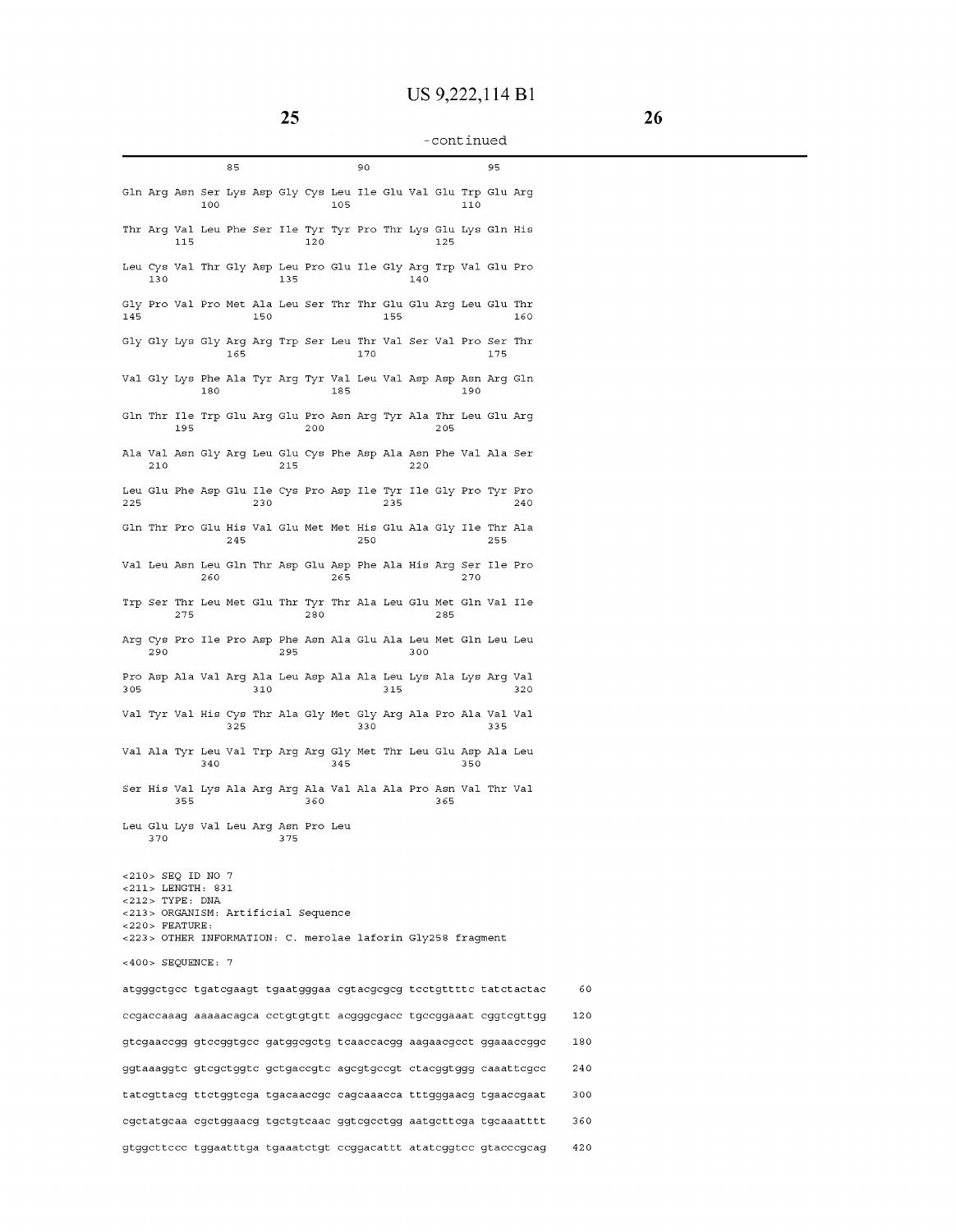# **US 9,222,114 B1**

# -continued

|     |                                                                                    |     |     |     |     |     |                                                                        |     |     |     |     |     |     |     | accccggaac atgtggaaat gatgcacgaa gcgggcatta ccgccgttct gaacctgcaa       | 480 |  |
|-----|------------------------------------------------------------------------------------|-----|-----|-----|-----|-----|------------------------------------------------------------------------|-----|-----|-----|-----|-----|-----|-----|-------------------------------------------------------------------------|-----|--|
|     |                                                                                    |     |     |     |     |     |                                                                        |     |     |     |     |     |     |     | acqqatqaaq acttcqccca tcqtaqtatc ccqtqqtcca ccctqatqqa aacctacacq       | 540 |  |
|     |                                                                                    |     |     |     |     |     |                                                                        |     |     |     |     |     |     |     | gcactggaaa tgcaagtgat tcgctgcccg atcccggatt ttaatgcgga agccctgatg       | 600 |  |
|     |                                                                                    |     |     |     |     |     |                                                                        |     |     |     |     |     |     |     | caactgctgc cggatgcagt gcgtgccctg gacgcagccc tgaaagcaaa acgcgtggtt       | 660 |  |
|     |                                                                                    |     |     |     |     |     |                                                                        |     |     |     |     |     |     |     | tatgttcatt gtaccgcggg catgggtcgt gcaccggctg tcgtggttgc gtacctggtt       | 720 |  |
|     |                                                                                    |     |     |     |     |     |                                                                        |     |     |     |     |     |     |     | tggcgtcgcg gcatgacgct ggaagatgcg ctgagccacg tcaaagcccg ccgtgctgtt       | 780 |  |
|     |                                                                                    |     |     |     |     |     | gccgccccga atgtgacggt gctggaaaaa gttctgcgta acccgctgta a               |     |     |     |     |     |     |     |                                                                         | 831 |  |
|     | <210> SEQ ID NO 8<br><211> LENGTH: 276<br>$<$ 212> TYPE: PRT<br>$<$ 220 > FEATURE: |     |     |     |     |     | <213> ORGANISM: Artificial Sequence                                    |     |     |     |     |     |     |     | <223> OTHER INFORMATION: C. merolae laforin Gly258 fragment polypeptide |     |  |
|     | $<400>$ SEQUENCE: 8                                                                |     |     |     |     |     |                                                                        |     |     |     |     |     |     |     |                                                                         |     |  |
| 1   |                                                                                    |     |     | 5   |     |     | Met Gly Cys Leu Ile Glu Val Glu Trp Glu Arg Thr Arg Val Leu Phe        |     | 10  |     |     |     |     | 15  |                                                                         |     |  |
|     |                                                                                    |     | 20  |     |     |     | Ser Ile Tyr Tyr Pro Thr Lys Glu Lys Gln His Leu Cys Val Thr Gly        | 25  |     |     |     |     | 30  |     |                                                                         |     |  |
|     |                                                                                    | 35  |     |     |     |     | Asp Leu Pro Glu Ile Gly Arg Trp Val Glu Pro Gly Pro Val Pro Met<br>40  |     |     |     |     | 45  |     |     |                                                                         |     |  |
|     | 50                                                                                 |     |     |     |     | 55  | Ala Leu Ser Thr Thr Glu Glu Arg Leu Glu Thr Gly Gly Lys Gly Arg        |     |     |     | 60  |     |     |     |                                                                         |     |  |
| 65  |                                                                                    |     |     |     | 70  |     | Arg Trp Ser Leu Thr Val Ser Val Pro Ser Thr Val Gly Lys Phe Ala        |     |     | 75  |     |     |     |     | 80                                                                      |     |  |
|     |                                                                                    |     |     | 85  |     |     | Tyr Arg Tyr Val Leu Val Asp Asp Asn Arg Gln Gln Thr Ile Trp Glu        |     | 90  |     |     |     |     | 95  |                                                                         |     |  |
|     |                                                                                    |     | 100 |     |     |     | Arg Glu Pro Asn Arg Tyr Ala Thr Leu Glu Arg Ala Val Asn Gly Arg        | 105 |     |     |     |     | 110 |     |                                                                         |     |  |
|     |                                                                                    | 115 |     |     |     |     | Leu Glu Cys Phe Asp Ala Asn Phe Val Ala Ser Leu Glu Phe Asp Glu<br>120 |     |     |     |     | 125 |     |     |                                                                         |     |  |
|     | 130                                                                                |     |     |     |     | 135 | Ile Cys Pro Asp Ile Tyr Ile Gly Pro Tyr Pro Gln Thr Pro Glu His        |     |     |     | 140 |     |     |     |                                                                         |     |  |
| 145 |                                                                                    |     |     |     | 150 |     | Val Glu Met Met His Glu Ala Gly Ile Thr Ala Val Leu Asn Leu Gln        |     |     | 155 |     |     |     |     | 160                                                                     |     |  |
|     |                                                                                    |     |     | 165 |     |     | Thr Asp Glu Asp Phe Ala His Arg Ser Ile Pro Trp Ser Thr Leu Met        |     | 170 |     |     |     |     | 175 |                                                                         |     |  |
|     |                                                                                    |     | 180 |     |     |     | Glu Thr Tyr Thr Ala Leu Glu Met Gln Val Ile Arg Cys Pro Ile Pro        | 185 |     |     |     |     | 190 |     |                                                                         |     |  |
|     |                                                                                    | 195 |     |     |     |     | Asp Phe Asn Ala Glu Ala Leu Met Gln Leu Leu Pro Asp Ala Val Arg<br>200 |     |     |     |     | 205 |     |     |                                                                         |     |  |
|     | 210                                                                                |     |     |     |     | 215 | Ala Leu Asp Ala Ala Leu Lys Ala Lys Arg Val Val Tyr Val His Cys        |     |     |     | 220 |     |     |     |                                                                         |     |  |
| 225 |                                                                                    |     |     |     | 230 |     | Thr Ala Gly Met Gly Arg Ala Pro Ala Val Val Val Ala Tyr Leu Val        |     |     | 235 |     |     |     |     | 240                                                                     |     |  |
|     |                                                                                    |     |     | 245 |     |     | Trp Arg Arg Gly Met Thr Leu Glu Asp Ala Leu Ser His Val Lys Ala        |     | 250 |     |     |     |     | 255 |                                                                         |     |  |
|     |                                                                                    |     | 260 |     |     |     | Arg Arg Ala Val Ala Ala Pro Asn Val Thr Val Leu Glu Lys Val Leu        | 265 |     |     |     |     | 270 |     |                                                                         |     |  |
|     | Arg Asn Pro Leu                                                                    | 275 |     |     |     |     |                                                                        |     |     |     |     |     |     |     |                                                                         |     |  |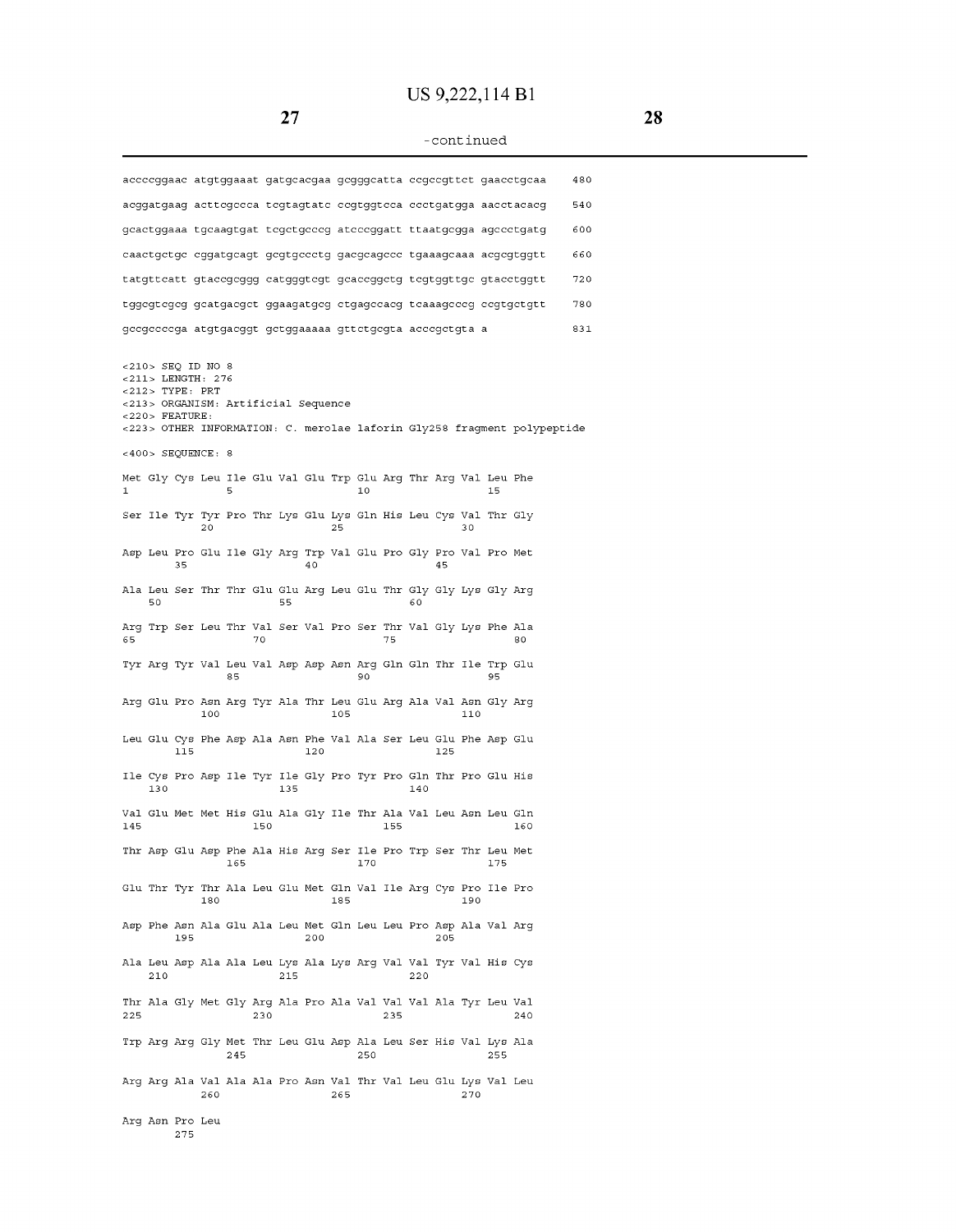<210> SEQ ID NO 9 <211> LENGTH, 801 <212> TYPE, DNA <213> ORGANISM, Artificial Sequence <220> FEATURE, <223> OTHER INFORMATION, C. merolae laforin Arg267 fragment <400> SEQUENCE, 9 **cgtacgcgcg tcctgttttc tatctactac ccgaccaaag aaaaacagca cctgtgtgtt 60**  acgggcgacc tgccggaaat cggtcgttgg gtcgaaccgg gtccggtgcc gatggcgctg 120 tcaaccacgg aagaacgcct ggaaaccggc ggtaaaggtc gtcgctggtc gctgaccgtc 180 agcgtgccgt ctacggtggg caaattcgcc tatcgttacg ttctggtcga tgacaaccgc 240 cagcaaacca tttgggaacg tgaaccgaat cgctatgcaa cgctggaacg tgctgtcaac 300 ggtcgcctgg aatgcttcga tgcaaatttt gtggcttccc tggaatttga tgaaatctgt 360 ccggacattt atatcggtcc gtacccgcag accccggaac atgtggaaat gatgcacgaa 420 gcgggcatta ccgccgttct gaacctgcaa acggatgaag acttcgccca tcgtagtatc 480 ccgtggtcca ccctgatgga aacctacacg gcactggaaa tgcaagtgat tcgctgcccg 540 atcccggatt ttaatgcgga agccctgatg caactgctgc cggatgcagt gcgtgccctg 600 gacgcagccc tgaaagcaaa acgcgtggtt tatgttcatt gtaccgcggg catgggtcgt 660 gcaccggctg tcgtggttgc gtacctggtt tggcgtcgcg gcatgacgct ggaagatgcg 720 ctgagccacg tcaaagcccg ccgtgctgtt gccgccccga atgtgacggt gctggaaaaa 780 gttctgcgta acccgctgta a 801 <210> SEQ ID NO 10 <211> LENGTH, 267 <212> TYPE, PRT <213> ORGANISM, Artificial Sequence <220> FEATURE, <223> OTHER INFORMATION, C. merolae laforin Arg267 fragment polypeptide <400> SEQUENCE, 10 Met Arg Thr Arg Val Leu Phe Ser Ile Tyr Tyr Pro Thr Lys Glu Lys 1 5 10 15 Gln His Leu Cys Val Thr Gly Asp Leu Pro Glu Ile Gly Arg Trp Val 20 25 30 Glu Pro Gly Pro Val Pro Met Ala Leu Ser Thr Thr Glu Glu Arg Leu 35 40 45 Glu Thr Gly Gly Lys Gly Arg Arg Trp Ser Leu Thr Val Ser Val Pro<br>50 55 60 50 55 60 Ser Thr Val Gly Lys Phe Ala Tyr Arg Tyr Val Leu Val Asp Asp Asn 65 70 75 80 Arg Gln Gln Thr Ile Trp Glu Arg Glu Pro Asn Arg Tyr Ala Thr Leu 85 90 96 95 Glu Arg Ala Val Asn Gly Arg Leu Glu Cys Phe Asp Ala Asn Phe Val 100 105 110 Ala Ser Leu Glu Phe Asp Glu Ile Cys Pro Asp Ile Tyr Ile Gly Pro 115 120 125 Tyr Pro Gln Thr Pro Glu His Val Glu Met Met His Glu Ala Gly Ile 130 135 140 Thr Ala Val Leu Asn Leu Gln Thr Asp Glu Asp Phe Ala His Arg Ser 145 150 155 160

Ile Pro Trp Ser Thr Leu Met Glu Thr Tyr Thr Ala Leu Glu Met Gln